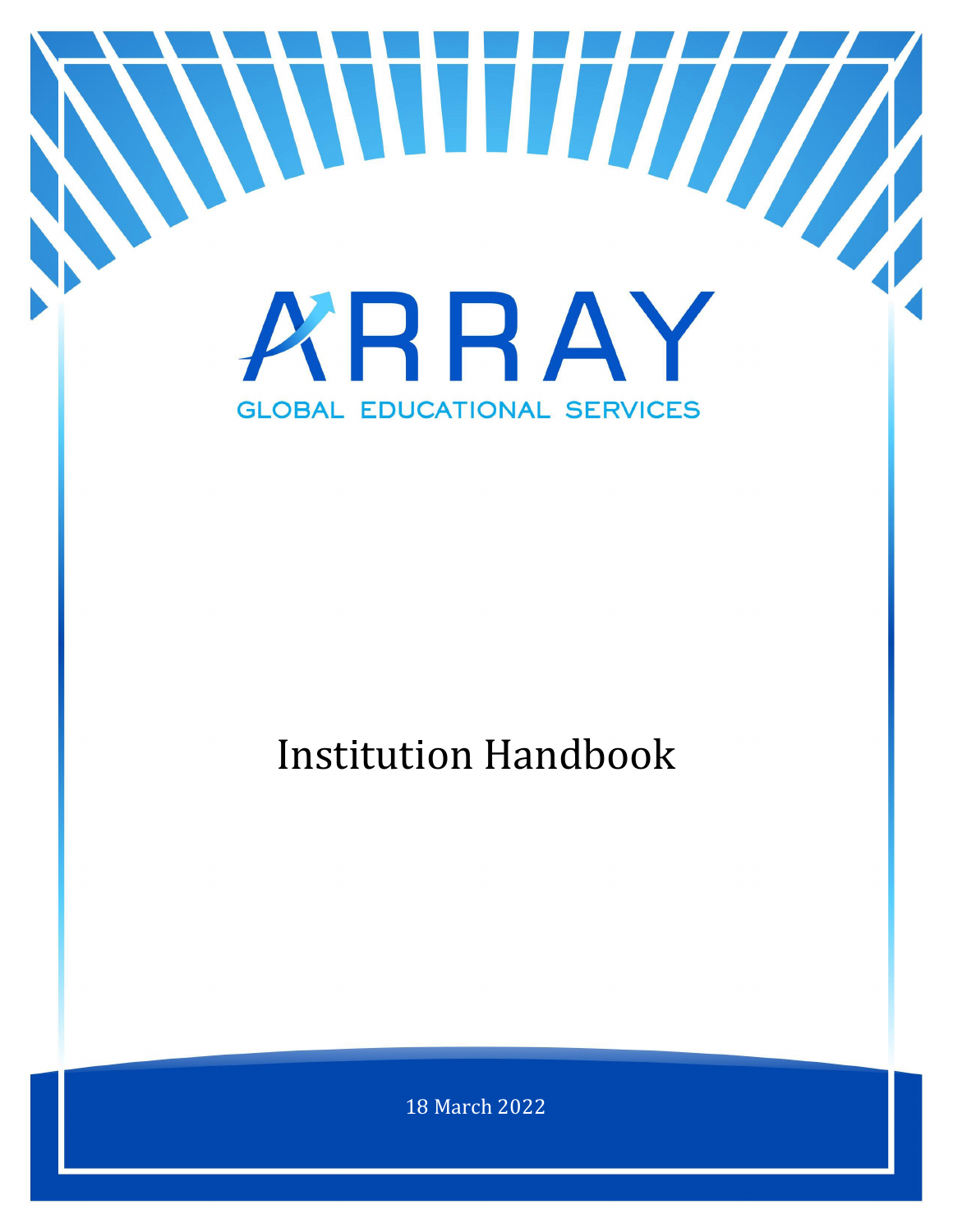

Dear Array Global Institutions,

Array Global Educational Services Inc. is a not-for-profit organization located in the United States. The directors of Array Global have over 100 years of experience in education and over 50 years of those working with all types of institutions throughout the world. Further, the directors have worked with various accreditation bodies, consulted with institutions throughout the world and have provided professional development.

We are excited to share with you and your teachers, students, and parents our collective experience and knowledge. We strongly believe that our mission statement defines who we are and what we do:

> "Partnering with institutions in their improvement efforts to ensure students are prepared for a global society."

Our focus and goal is to help all institutions improve and we believe that when institutions improve, communities improve, and when communities improve our world improves. We are focused on ensuring all students have a quality education so they can in turn improve the world.

This handbook is arranged to answer general questions you might have and to provide clear information regarding expectations for accredited and certified programs in Array Global institutions. Please read this handbook carefully so that you are aware of our policies and procedures, expectations, visit information, and institution improvement process. By understanding and complying with these policies and procedures, together we will be able to create an environment in each institution designed to promote the greatest academic success for each student.

As always, we are here to help, please reach out to any Array Global administrator if you have any questions or concerns.

Dr. Ray Lindley Jacob Francom

www.arrayglobal.org

EXECUTIVE DIRECTOR<br>
Findley@arrayalobal.org<br>
ffrancom@arrayalobal.org<br>
ifrancom@arrayalobal.org *rlindley@arrayglobal.org jfrancom@arrayglobal.org*



PARTNERING WITH SCHOOLS IN THEIR IMPROVEMENT EFFORTS TO ENSURE STUDENTS ARE PREPARED FOR A GLOBAL SOCIETY

info@arravalobal.ora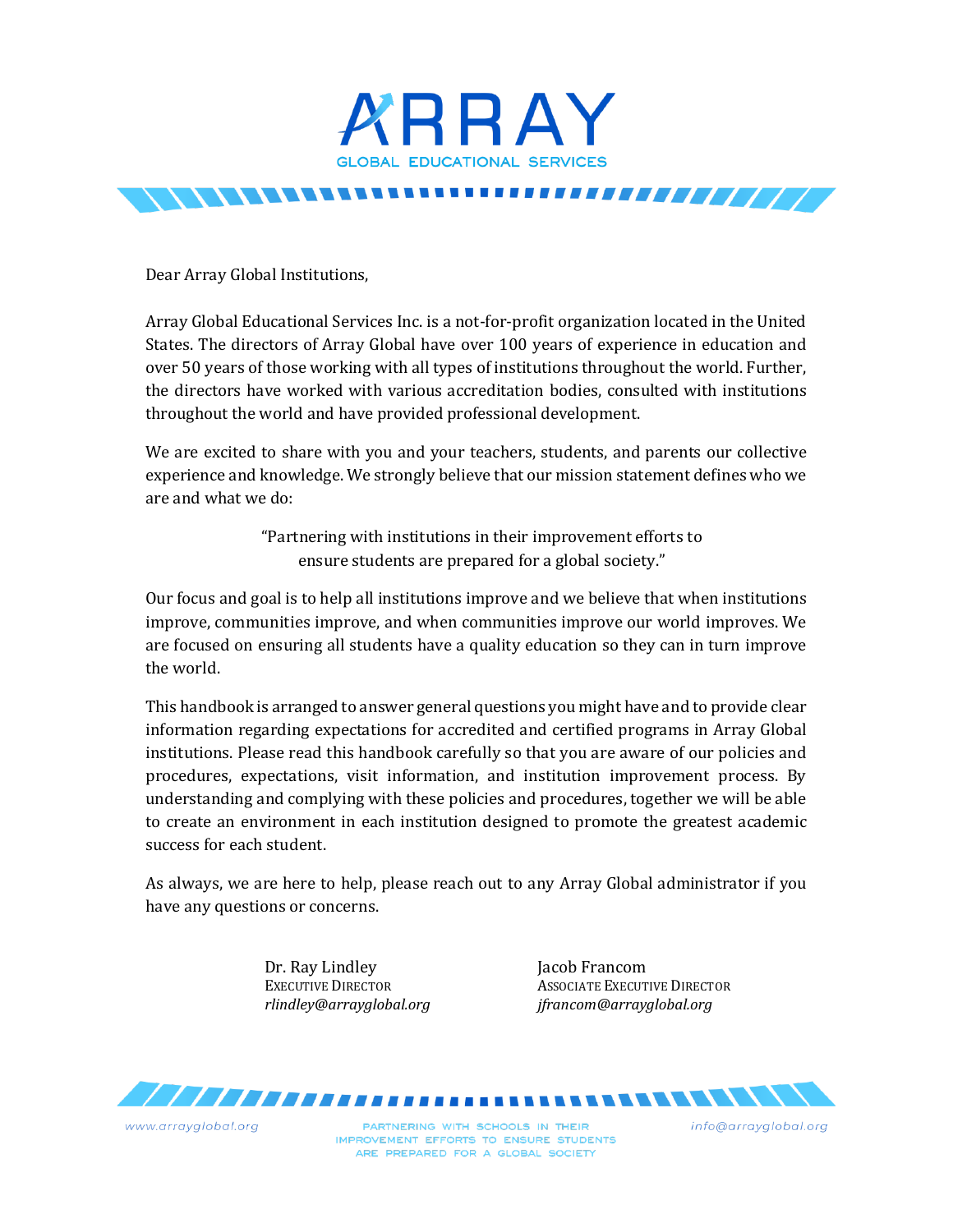# **TABLE OF CONTENT**

| STEP <sub>1</sub>                      |                                                              |  |
|----------------------------------------|--------------------------------------------------------------|--|
| STEP <sub>2</sub>                      |                                                              |  |
| STEP <sub>3</sub>                      |                                                              |  |
| STEP <sub>4</sub>                      |                                                              |  |
| STEP <sub>5</sub>                      |                                                              |  |
|                                        |                                                              |  |
|                                        |                                                              |  |
|                                        |                                                              |  |
|                                        |                                                              |  |
|                                        | DEVELOPING THE INSTITUTIONAL PROFILE AND IMPROVEMENT PLAN 20 |  |
| STEP <sub>1</sub>                      |                                                              |  |
| STFP <sub>2</sub>                      |                                                              |  |
|                                        |                                                              |  |
| STEP <sub>3</sub><br>STEP <sub>4</sub> |                                                              |  |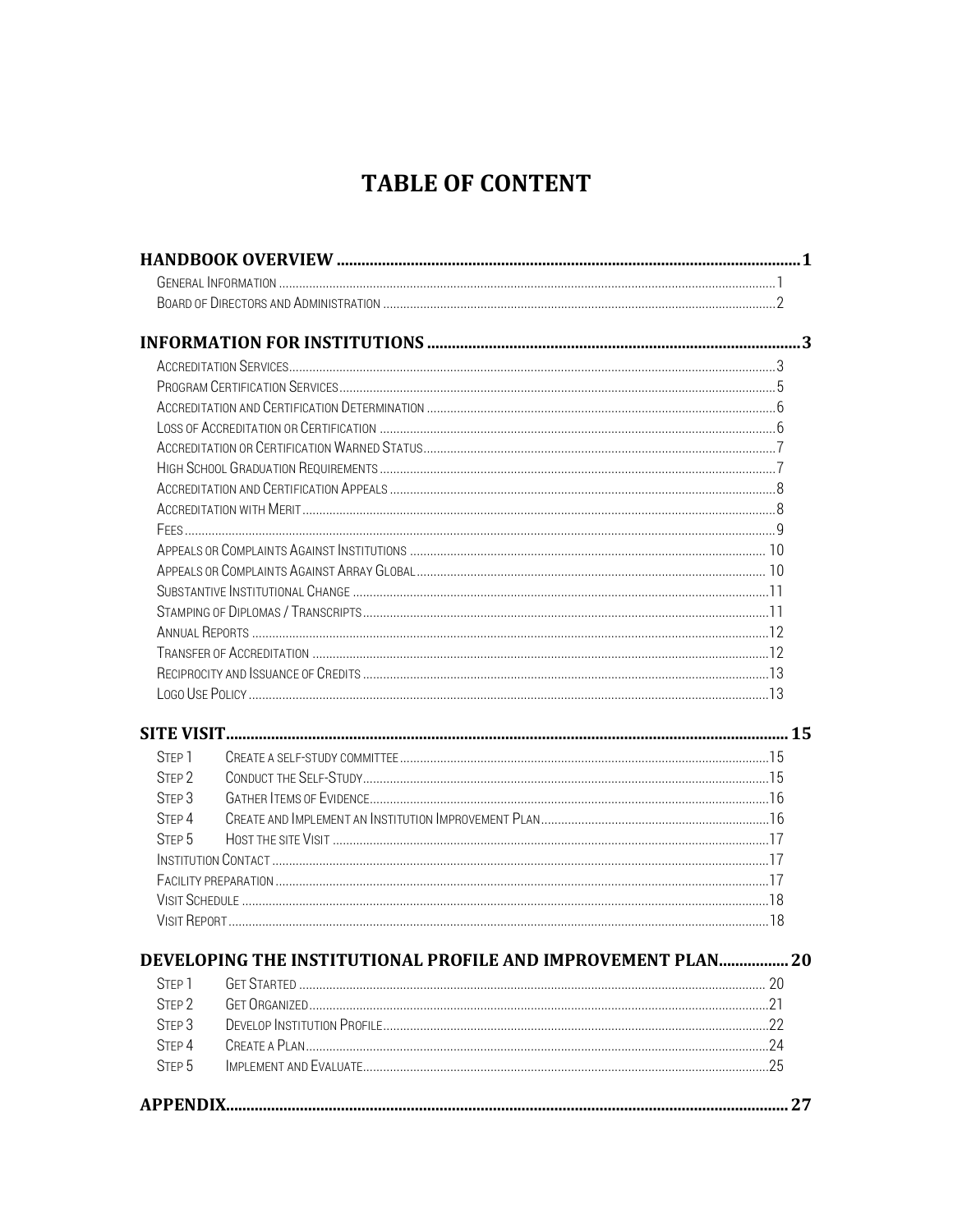# **HANDBOOK OVERVIEW**

The material covered within the Array Global Institution Handbook is intended as a method of communicating to institutions regarding general information, policies and procedures, visit information, and how to develop an institution improvement plan.

Any information contained in this handbook is subject to unilateral revision or elimination, from time to time, without notice.

# **General Information**

#### MISSION STATMENT

"Partnering with institutions in their improvement efforts to ensure students are prepared for a global society."

#### PHILOSOPHY

#### **PARTNER**

We work with institutions and institutional leaders as partners. We believe that we all desire the same thing--the best institutions possible. We want to partner with all institutions and institutional leaders as colleagues.

#### **INSTITUTIONS**

We work with many categories of institutions—international, distance-based, vocational/career, national, K-12, Primary, Middle Schools, High Schools and other educational institutions that want to improve. We work with and accredit institutions in several countries including the United States.

#### **IMPROVEMENT EFFORTS**

We strongly believe that real institution improvement is best demonstrated by whether or not the students are learning and growing, in both academic and character development.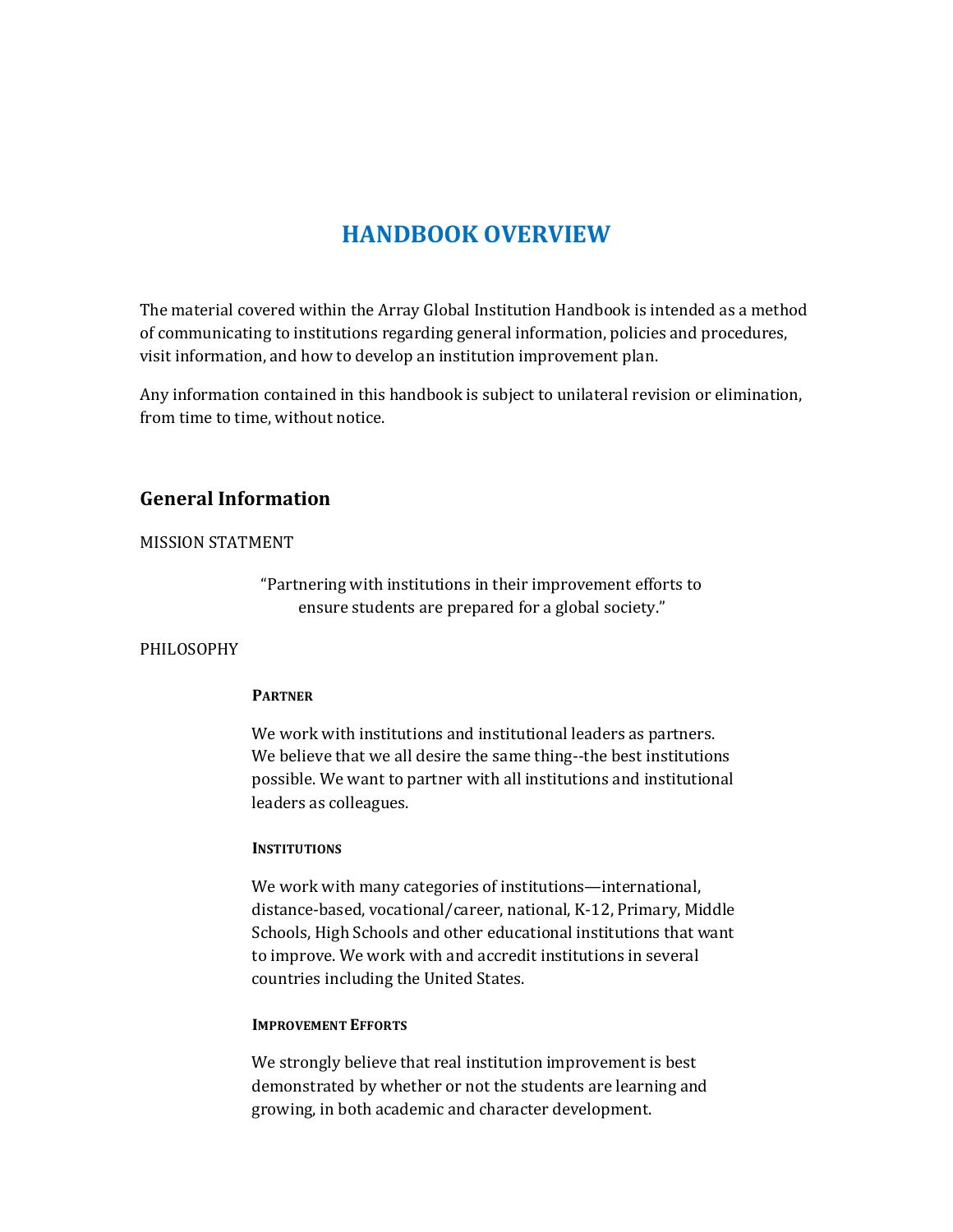#### **STUDENTS**

We believe that we should expand the definition of "students" to go beyond the ones who sit in our classrooms and include ourselves, as we all must be constantly learning. We are all students--we learn from each other. It is only when we realize that learning never stops for any of us that we can truly inspire the students in classrooms to treasure the value of learning.

#### **GLOBAL SOCIETY**

Our world has recently been made tragically aware that we really do need to understand each other and work together to make a better world. Opening our eyes and the eyes of our students about the world in which we live--with its tragedies, successes, and various cultural norms, will help us all become more open and accepting of everyone.

# **Board of Directors and Administration**

| Executive Director and Member of Founding Board Dr. Ray Lindley            |  |
|----------------------------------------------------------------------------|--|
| Associate Executive Director and Member of Founding BoardDr. Jacob Francom |  |
|                                                                            |  |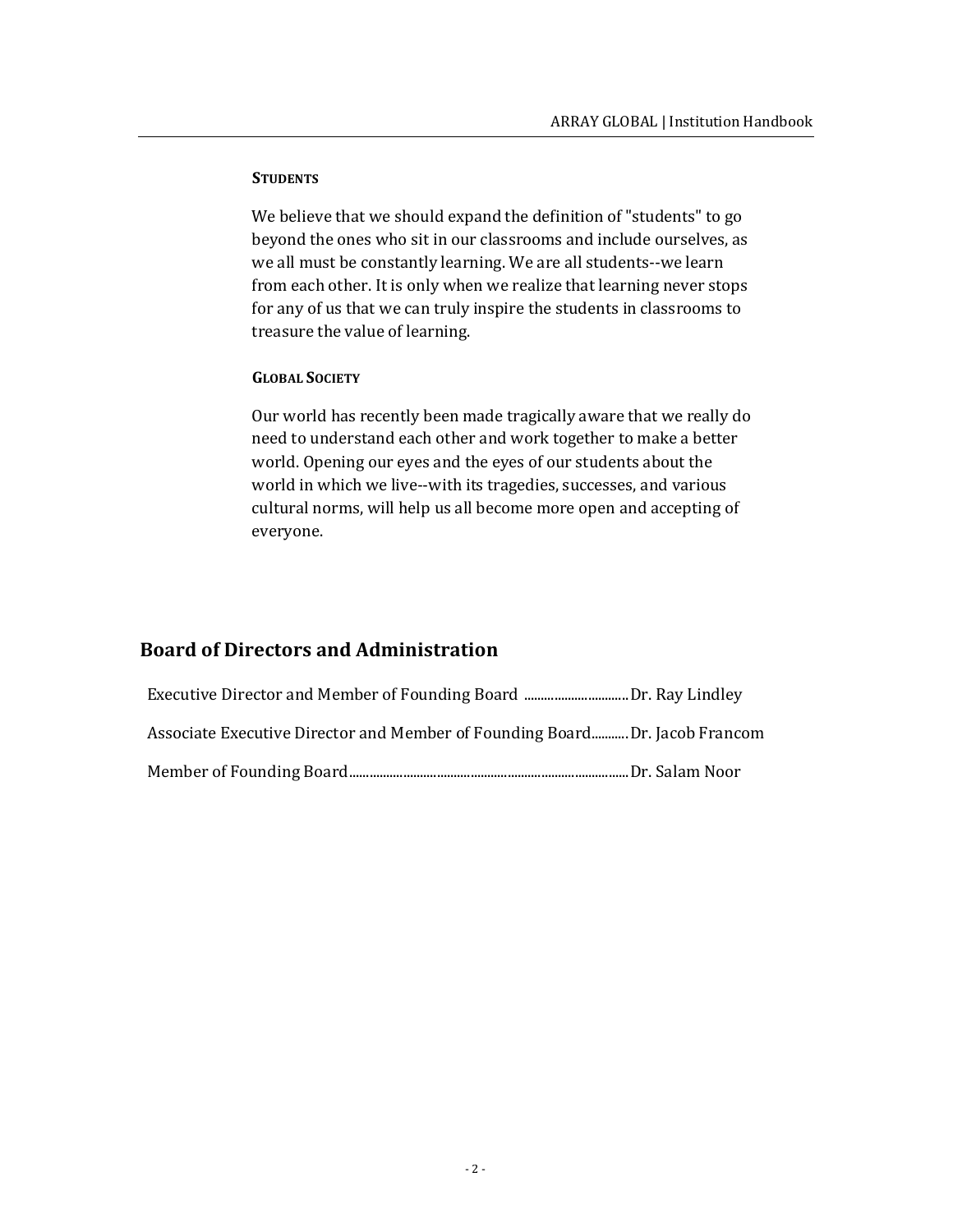# **INFORMATION FOR INSTITUTIONS**

# **Accreditation Services**

Array Global provides accreditation and quality assurance services to institutions throughout the world including:

- **International institutions**
- National institutions
- Distance-based education institutions and programs
- Non-degree granting post-secondary vocational and career institutions

#### PROVISIONAL ACCREDITATION

Provisional accreditation is the beginning of the formal accreditation process. Provisional accreditation can occur as soon as the institution demonstrates that the Array Global standards are met. Upon successfully completing the provisional accreditation visit, an institution will be accredited for one year as it prepares for the full accreditation visit. Steps for provisional accreditation include:

- 1. Complete and submit the application to Array Global Accreditation, accompanied by the application fee and annual fee.
- 2. Complete and submit the Provisional Accreditation Report.
- 3. Pay the visit fee one month before the accreditation visit.
- 4. Host a provisional accreditation visit to demonstrate that the institution is substantially meeting the standards for accreditation.

Upon recommendation of the Executive Director the length of terms of provisional accreditation can be adjusted.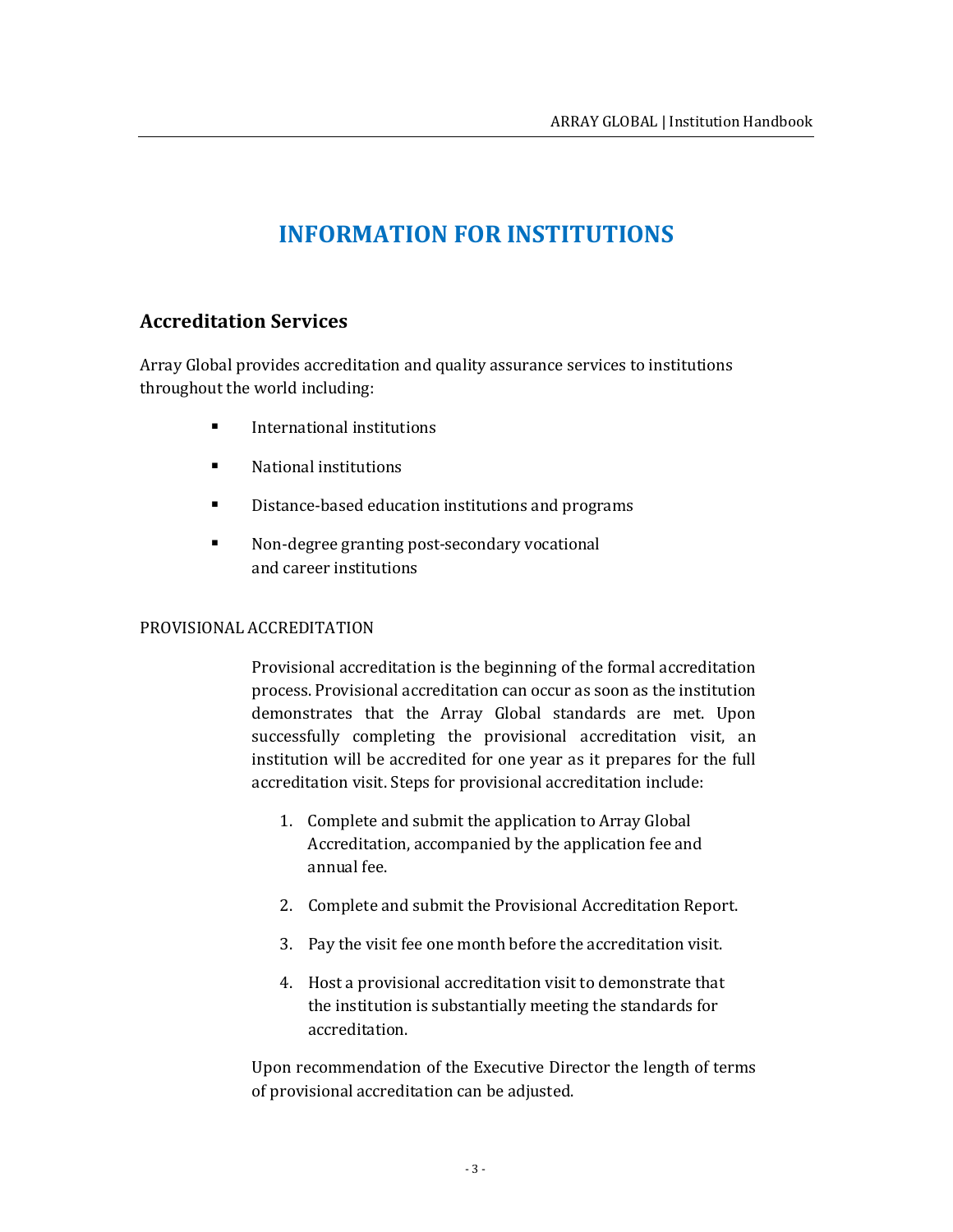#### FULL ACCREDITATION

Full accreditation is the culmination of the formal Array Global accreditation process. Upon successfully completing the full accreditation visit, an institution will be accredited for up to five years. Steps for full accreditation include:

- 1. Complete and submit the self-study
- 2. Pay the visit fee one month before the accreditation visit.
- Host a site visit to demonstrate that the institution is meeting the standards for accreditation.

Upon recommendation of the visiting team, the Executive Director, and approval by the Board of Directors, a term of less than five years can be assigned.

#### MAINTAINING FULL ACCREDITATION

Array Global's goal of accreditation is institution improvement. All institutions receive Areas for Continuous Improvement and this does not mean that the institution is of poor quality. Array Global's goal is to help all institutions on their path of continuous improvement to provide a quality education for all students.

A Continuous Improvement Plan Report must be completed by the institution any time there are Areas of Continuous Improvement listed in the Accreditation Report following a full accreditation visit. The institution should use the Continuous Improvement Plan Report to describe and demonstrate the steps that were taken to complete each area of improvement required.

The institution should work closely with the Country Coordinator to complete the Continuous Improvement Plan Report.

A Continuous Improvement Plan Report is a written explanation for items that must be completed to maintain full accreditation. Areas of continuous improvement are regularly reviewed and followed-up by Array Global administration.

Institutions must follow the full accreditation cycle to maintain full accreditation including submitting the Full Accreditation Report and hosting a full accreditation visit at a minimum of every five years or as directed by Array Global administration.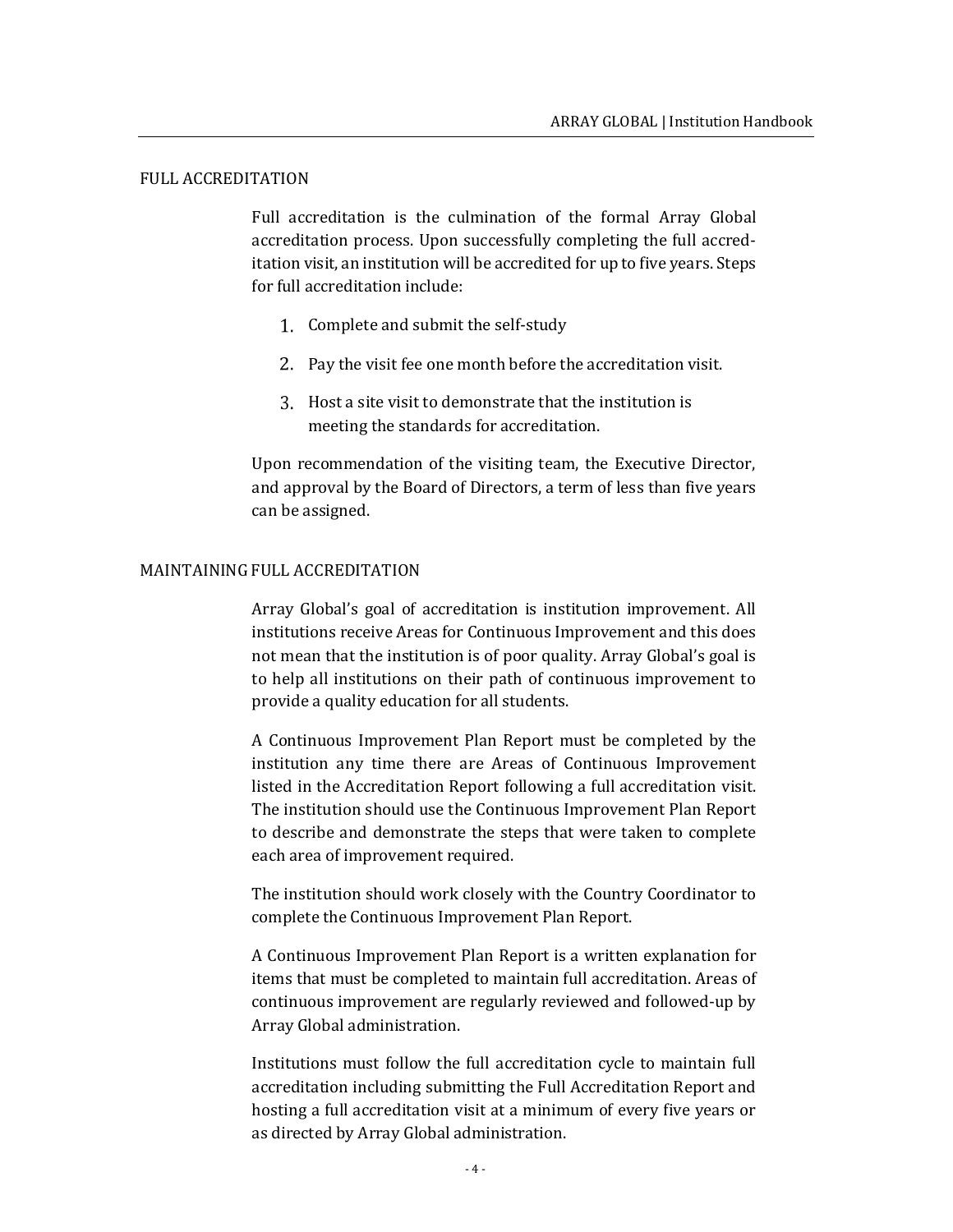# **Program Certification Services**

Array Global provides certification services to Array Global accredited institutions and programs throughout the world including:

- a. Science, technology, engineering, art, and mathematics (STEAM)
- b. Science, technology, engineering, and mathematics (STEM) programs and institutions
- c. Specialized education programs, i.e. special needs students, leadership, art, athletics, etc.
- d. Academic Olympiads
- e. Teacher training and certification (including International Board Certification)
- f. Educational consulting companies

#### PROGRAM CERTIFICATION

An institution must be accredited by Array Global to be eligible for Program Certification. There is no minimum time a program must be in operation before being granted certification. Upon successfully completing the certification process, an institution will be certified for up to five years. Steps for certification include:

- 1. Submit the Program Certification Report.
- 2. Pay the visit fee one month before the site visit.
- Host a Program Certification Site Visit to demonstrate that the institution is substantially meeting the Standards for Certification.

Upon recommendation of the visiting team and approval by the Executive Director, the Board of Directors, a term of less than five years can be assigned.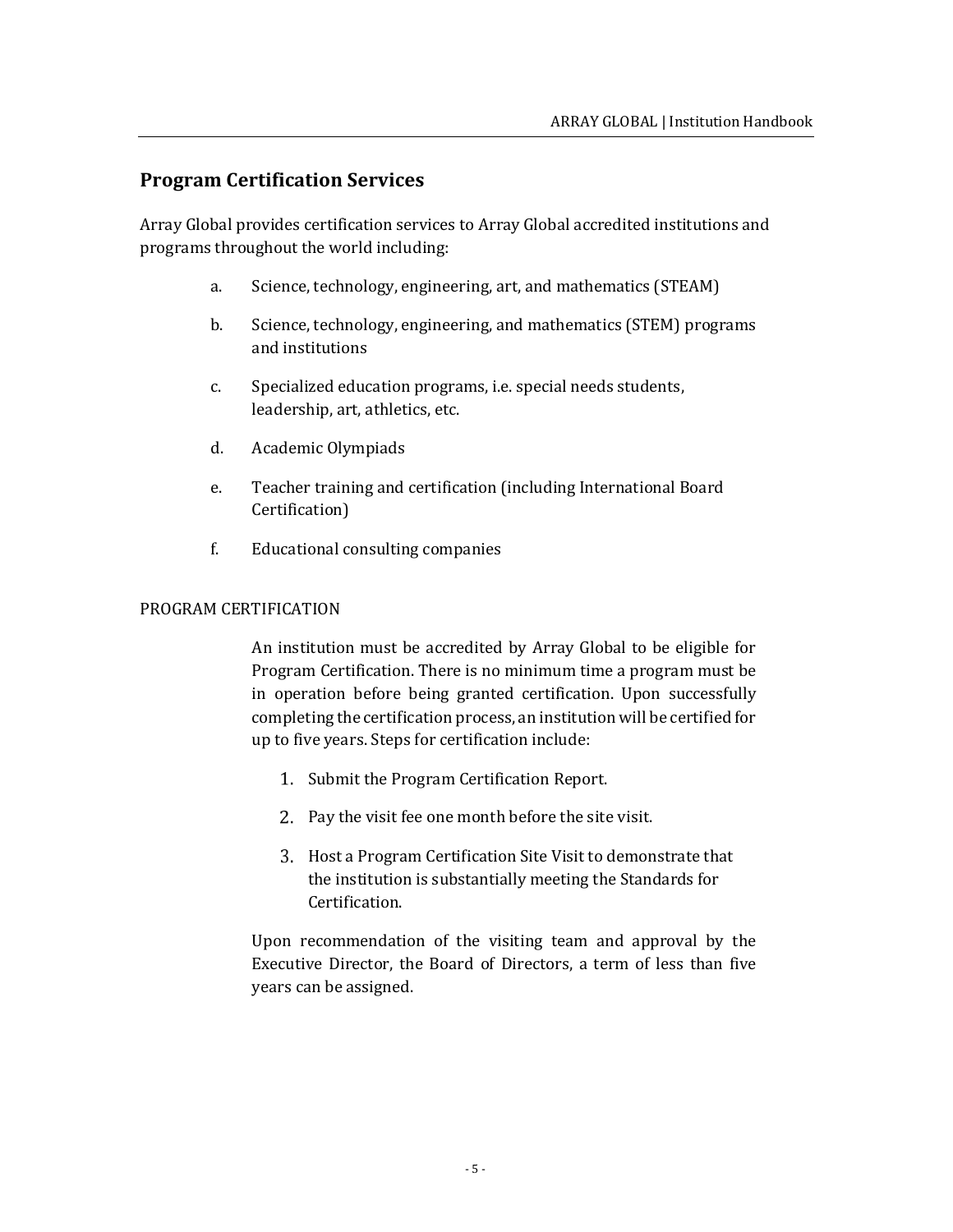#### MAINTAINING PROGRAM CERTIFICATION

Programs must follow the certification cycle to maintain certification including submitting the Program Certification Report and hosting a Program Certification Visit at minimum of every five years or as directed by Array Global administration.

# **Accreditation and Certification Determination**

The Directors shall be the sole body to determine an institution's accreditation or program certification status. The Directors receive and review the Accreditation Report and Program Certification Report to determine the accreditation and certification status of each institution. The Directors also prescribe appropriate actions and set up a schedule for future reports and visits.

# **Loss of Accreditation or Certification**

An institution accredited or certified by Array Global can automatically lose accreditation or certification if one of the following occurs:

- a. Substantial evidence has been found that the institution has violated one or more of the accreditation or certification standards.
- b. Suspension of approval by the country in which the institution is located.
- c. The institution closes (if the institution reopens, it must re-apply for provisional accreditation).
- d. The institution has not paid the annual fees by January 1 of the current academic year.
- e. Substantial evidence has been found that the institution or institution representative(s) misrepresents any information regarding the institution or Array Global.
- f. The institution fails to substantially complete the areas of continuous improvement on the specified timeline from the Full Accreditation Visit.
- g. The institution fails to host an accreditation visit on the scheduled date indicated by Array Global administration.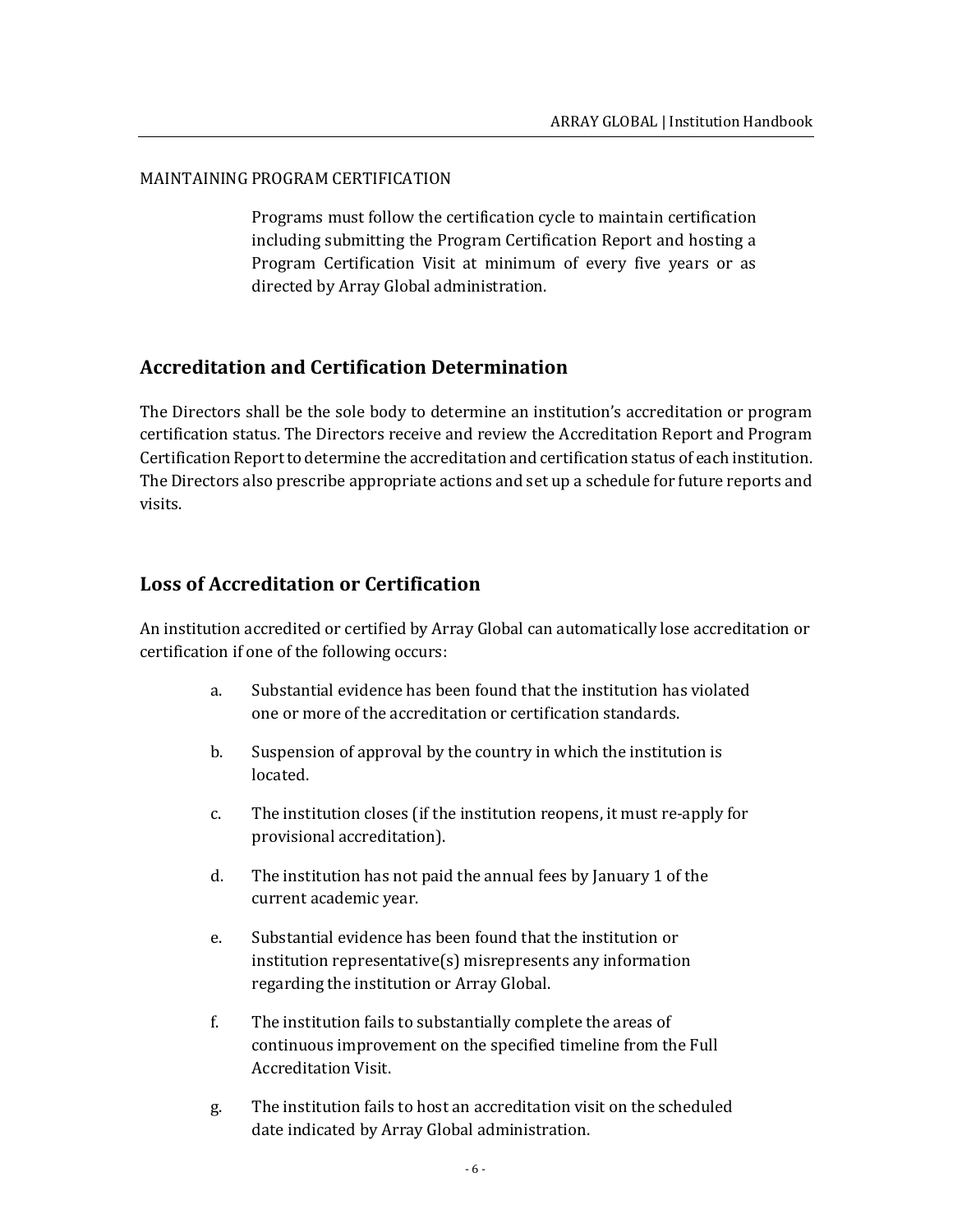# **Accreditation or Certification Warned Status**

An institution can be classified as "warned" if any of the following should occur and the notice has not been given to Array Global:

- a. A change in ownership of the institution without contacting Array Global.
- b. The institution has misrepresented its accreditation status.
- c. The institution has moved to a different location without contacting Array Global.
- d. A significant change in the institution's finances has occurred that could affect the institution's ability to provide the program for which it was accredited.
- e. The institution is involved in any litigation that could potentially have an impact on the educational program.

The warned status will be removed upon the institution's satisfactory completion of the item(s) which placed the institution on warned status. Satisfactory completion will be determined by Array Global's administration.

# **High School Graduation Requirements**

Students are expected to earn a minimum total of twenty-four (24) credits in order to satisfactorily complete United States' high school graduation requirements. The following are the credit requirements for grades 9-12:

- 4 Credits of English language arts
- 3 Credits of Mathematics
- 3 Credits of Social Studies
- 3 Credits of Science
- 2 Credits of Physical Education and Heath
- 1 Credit of Fine Arts

7 Credits of Electives\*

\*Requirements of the local government would be included in the electives.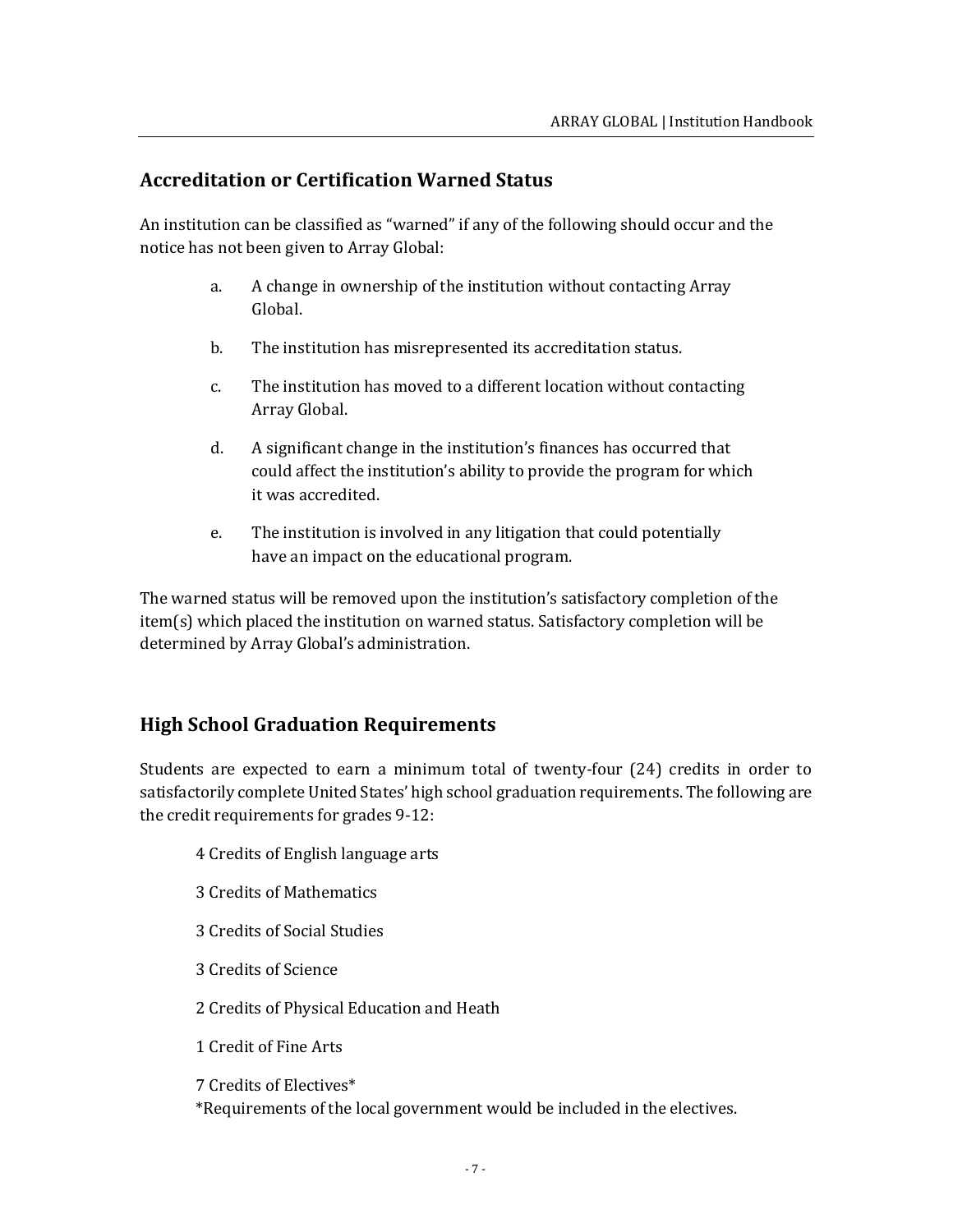#### CREDIT REQUIREMENTS:

120 hours of classroom instruction or equivalent<sup>\*</sup> is required for each full credit/unit (0.5 credit equals one semester).

\*Equivalent to classroom instruction – research project-based learning, supervised field study, etc.

[Summary of Typical American Education Program Outline.](https://drive.google.com/file/d/18sKAxgcob8pj2MYc-vCgkAwwxgTTTAum/view?usp=sharing)

# **Accreditation and Certification Appeals**

Should an institution choose to appeal its assigned accreditation or certification status, it must put the appeal in writing, signed by the principal/owner and be sent to the Executive Director of Array Global. The standard relating to the appeal should be cited and the specific disagreement explained. If it is necessary for the Board of Directors to meet to consider the appeal, it must do so in a timely manner. The costs of the appeal shall be the responsibility of the institution appealing the decision.

# **Accreditation with Merit**

Array Global wants to recognize and showcase institutions for their outstanding work by designating a program for "Accreditation with Merit". All institutions that have completed the five-year accreditation designation can apply for this award. These efforts will be showcased to other institutions and the community. Each institution that is recognized will receive special recognition that they can promote to all of their stakeholders.

The applications for this award will be sent to all institutions on March 1. The institution will be asked to describe a program or activity that had outstanding success that school year. Along with this, institutions will be asked to include documentation of that success. Programs or activities that demonstrate student growth and development will receive the highest consideration. The Array Global Board of Directors will review each submission at their annual board meeting and upon the board's recommendation the institution will be "Accredited with Merit" for the upcoming school year.

Awarded institutions will be recognized on Array Global's website, social media, and by a certificate recognizing the institution for its exceptional work.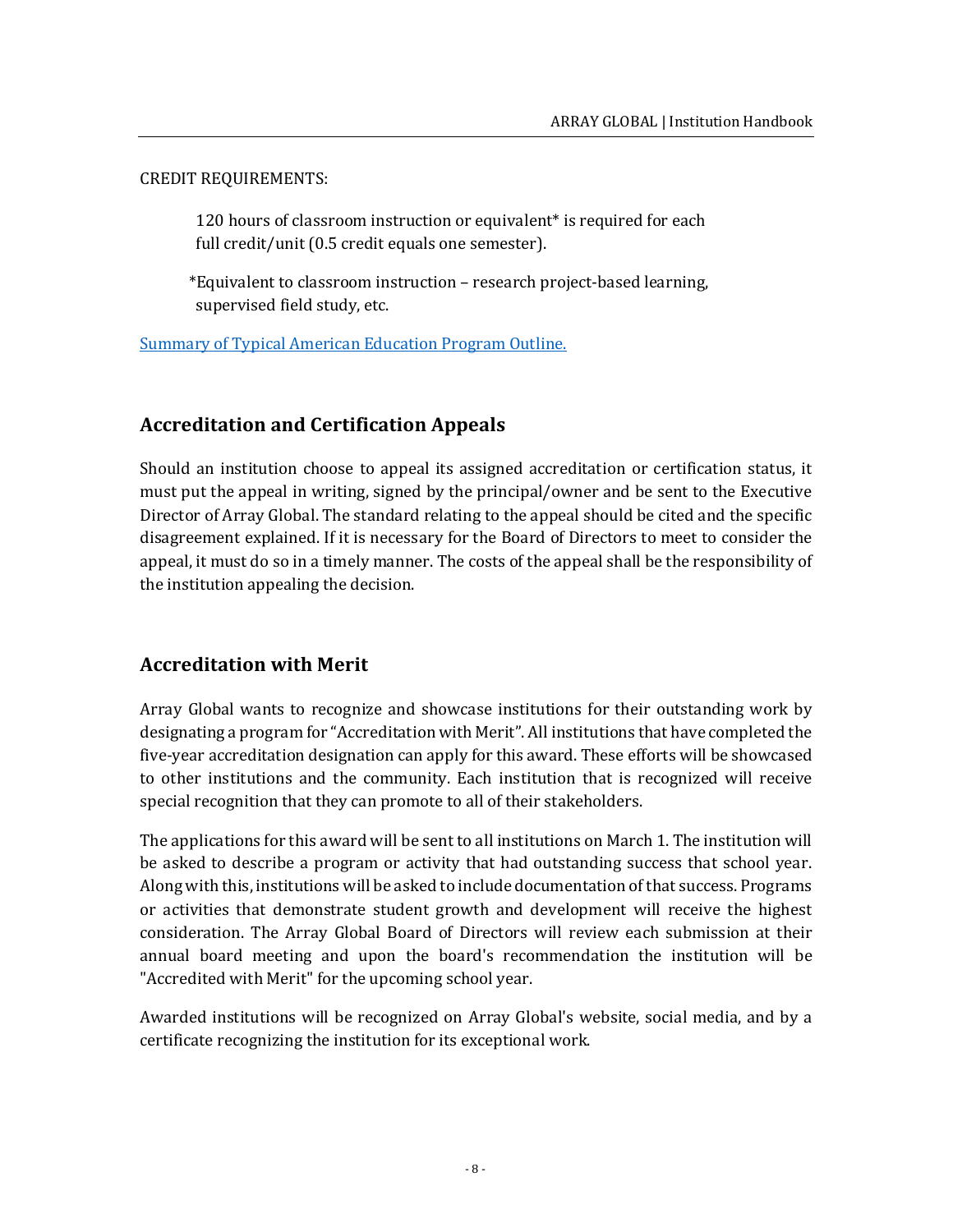# **Fees**

Fees are established by the Array Global Board of Directors and are continually reviewed to ensure the Organization is meeting the needs of all institutions.

Institutions can pay fees through credit card or bank transfer. Institutions that will be visited by Array Global must pay in advance of the visit. (All fees are payable in U.S. dollars)

#### FEE SCHEDULE

| <b>TYPE</b>                                          | AMOUNT                                                              |
|------------------------------------------------------|---------------------------------------------------------------------|
| Accreditation Application Fee (non-refundable)       | \$350.00                                                            |
| Accreditation Annual Fee (non-refundable)            | \$2,500.00                                                          |
| Provisional Accreditation Visit Fee (non-refundable) | \$3,000.00                                                          |
| Full Accreditation Visit Fee (non-refundable)        | \$6,000.00                                                          |
| Stamping of one document (non-refundable)            | Determined by the board each year.                                  |
| <b>Consulting Services Costs</b>                     | Determined by the administration<br>depending on services rendered. |
| Program Certification Annual Fee (non-refundable)    | \$1,000                                                             |
| Program Certification Visit Fee (non-refundable)     | \$3,000.00                                                          |
| Professional Association Annual Membership Costs     | \$100/member                                                        |

#### In addition:

- a. Visit fees are refundable if Array Global has to cancel the visit due to unforeseen circumstances or a reasonable cause or because of a natural disaster.
- b. An institution will not receive Array Global services (visit report, stamping of documents, etc.) until fees are paid.
- c. Fees may be changed at the discretion of the Executive Director.
- d. Each September 15 Array Global invoices institutions for Annual Fees which are due January 1.
- e. A late fee of fifty dollars (\$50) for each month can be applied for annual fees if the institution does not pay by November 1. After that time a late fee may be applied and the institution may be placed on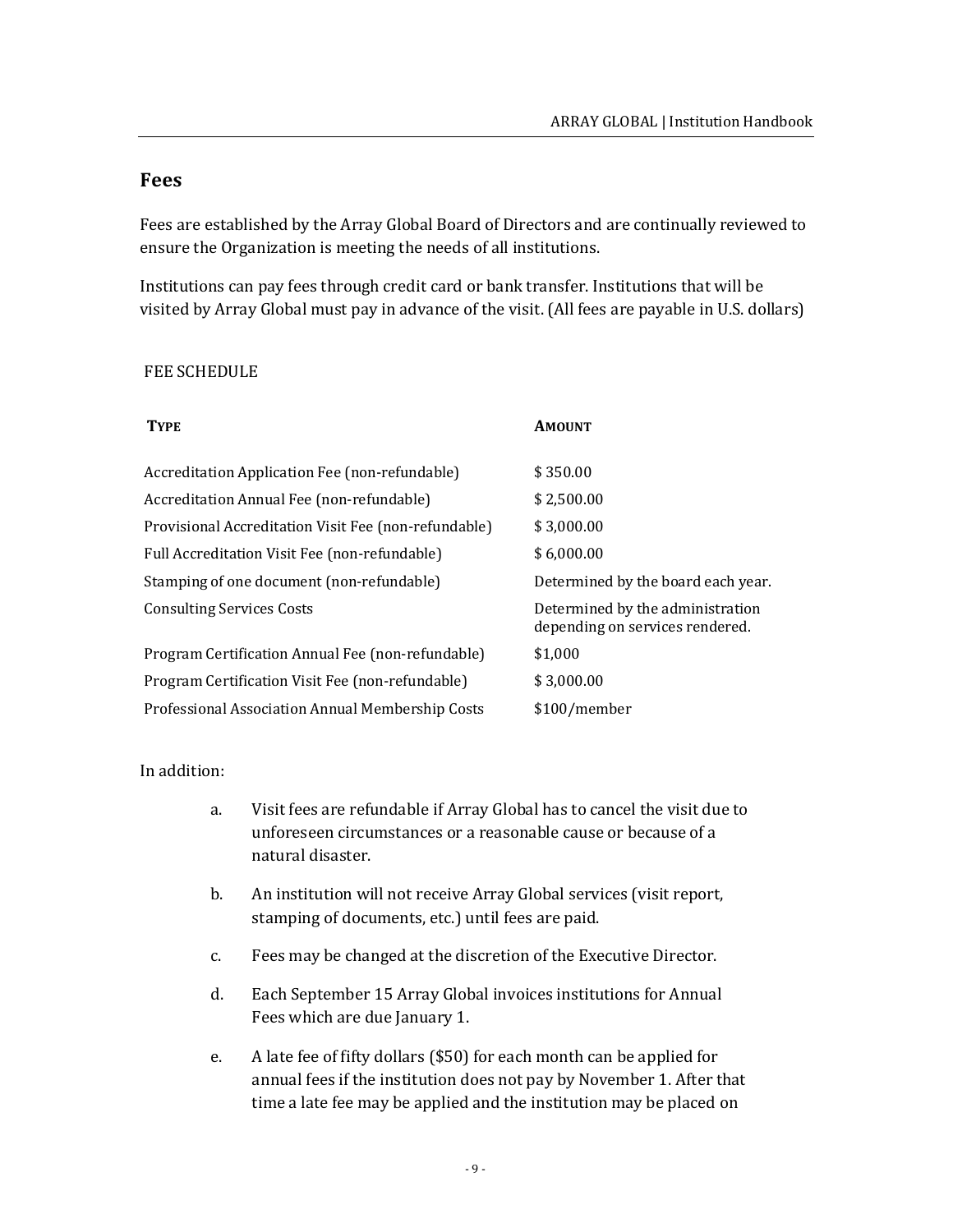Warned Status or the accreditation may be dropped and the Board of Directors will be notified.

- f. Institutions that apply for Array Global Accreditation after January 1st do not need to pay annual fees for the current institution year.
- g. Array Global invoices institutions for visit fees 60 days before the visit.

# **Appeals or Complaints Against Institutions**

Any stakeholder (staff, student, parent, etc.) of an institution can initiate an appeal or complaint by submitting a signed letter to the Executive Director. Complaints must be accompanied by the name and address of the person(s) registering the complaint. The signed letter shall be accompanied by all correspondence between the complainant and the institution regarding the complaint. The complainant must have used the institution's complaint procedures prior to submission of the complaint to Array Global. Unless the complaint alleges a violation of a governmental law or accreditation standard, the complaint process outlined by the institution shall be determined as final. The Executive Director, will determine the process for responding to a specific complaint. The process may include:

- a. Notification to the institution.
- b. Request for a written response from the institution.
- c. Site visit to the institution.
- d. Any other investigation deemed warranted by the Array Global administration.

Limitations of Complaints Against an Institution:

- a. Array Global does not pursue anonymous or non-written complaints.
- b. Array Global does not adjudicate, arbitrate or mediate individual grievances against a program or institution.

# **Appeals or Complaints Against Array Global**

Array Global staff and Board members have an obligation to respond to any complaints brought against Array Global by any party involved in the accreditation process or that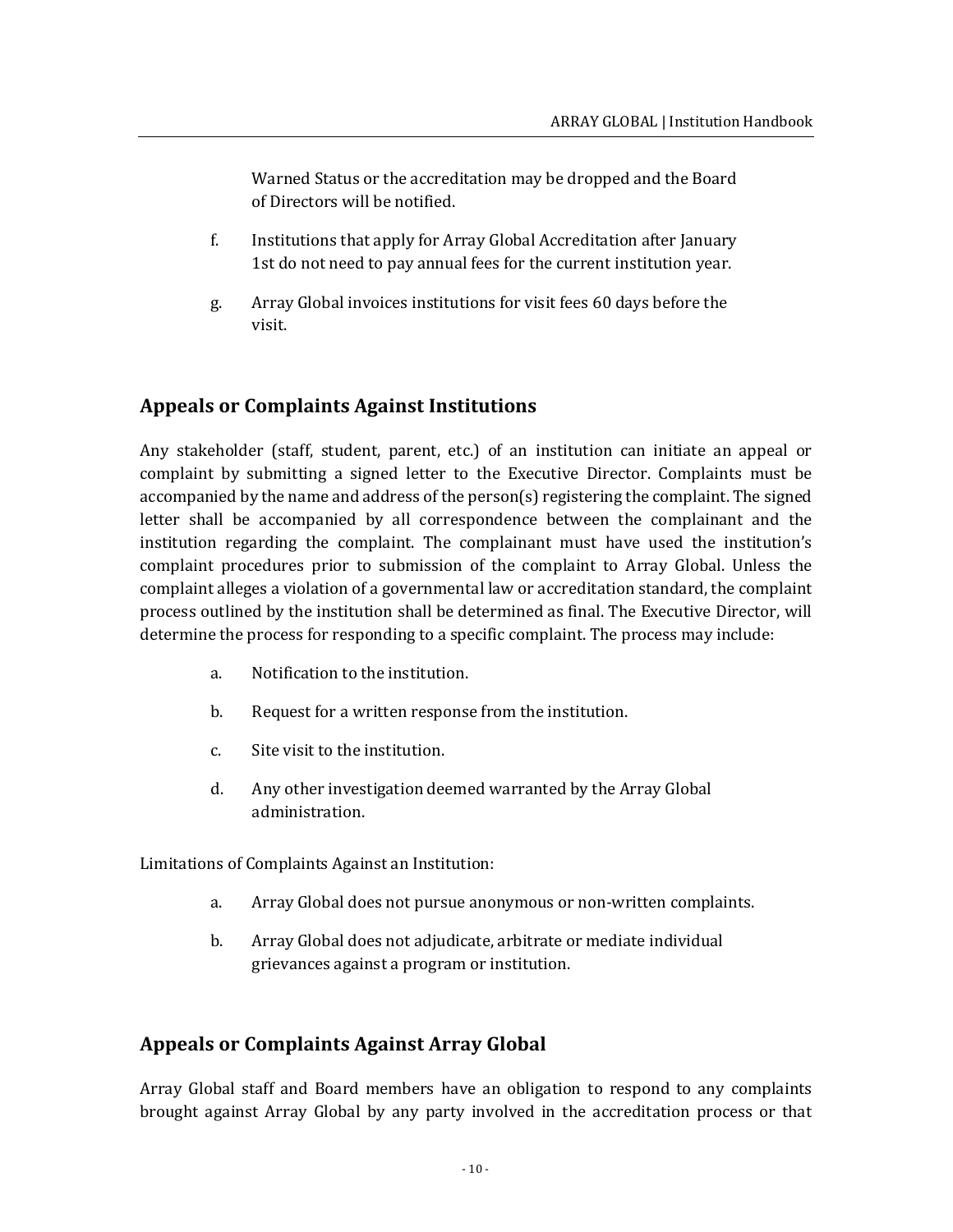receives services. Any such complaint should be in writing, signed, and submitted to Array Global Executive Director.

The Executive Director will determine the facts surrounding the issue and attempt to resolve the matter(s) in a fair and equitable manner.

Complaints that cannot be resolved through this process will be considered and acted on at the next regularly scheduled meeting of the Board. The complainant will receive written notice of the final disposition of the complaint within fifteen (15) calendar days of this meeting.

# **Substantive Institutional Change**

Institutions are required to inform Array Global of any substantive institutional change which could include change in administration, location, ownership, etc. Array Global may conduct a progress monitoring visit at the institution's expense to evaluate the institution's accreditation status.

Further, Array Global will regularly solicit reports from institutions, as it deems necessary, to monitor any substantive institutional changes which may need to be evaluated and explored.

# **Stamping of Diplomas / Transcripts**

In the instance that a country or governmental body requires student transcripts and/or diplomas to be stamped by Array Global, the institution will be charged for the cost of the stamping including postage, processing fee and any other fees required for stamping.

Materials required to process the stamping of documents:

- 1. Copy of the institution's governmental licensure or approval.
- 2. Completed Institution Contact Information Form
- 3. Completed Student Information Form
- $4.$ Copy of the twelfth grade student enrollment document stamped by the institution and ministry.
- 5. Copy of students' external assessment scores (SAT, ACT, etc.).
- Copies of any transcripts and transfer credits from other institutions 6. attended.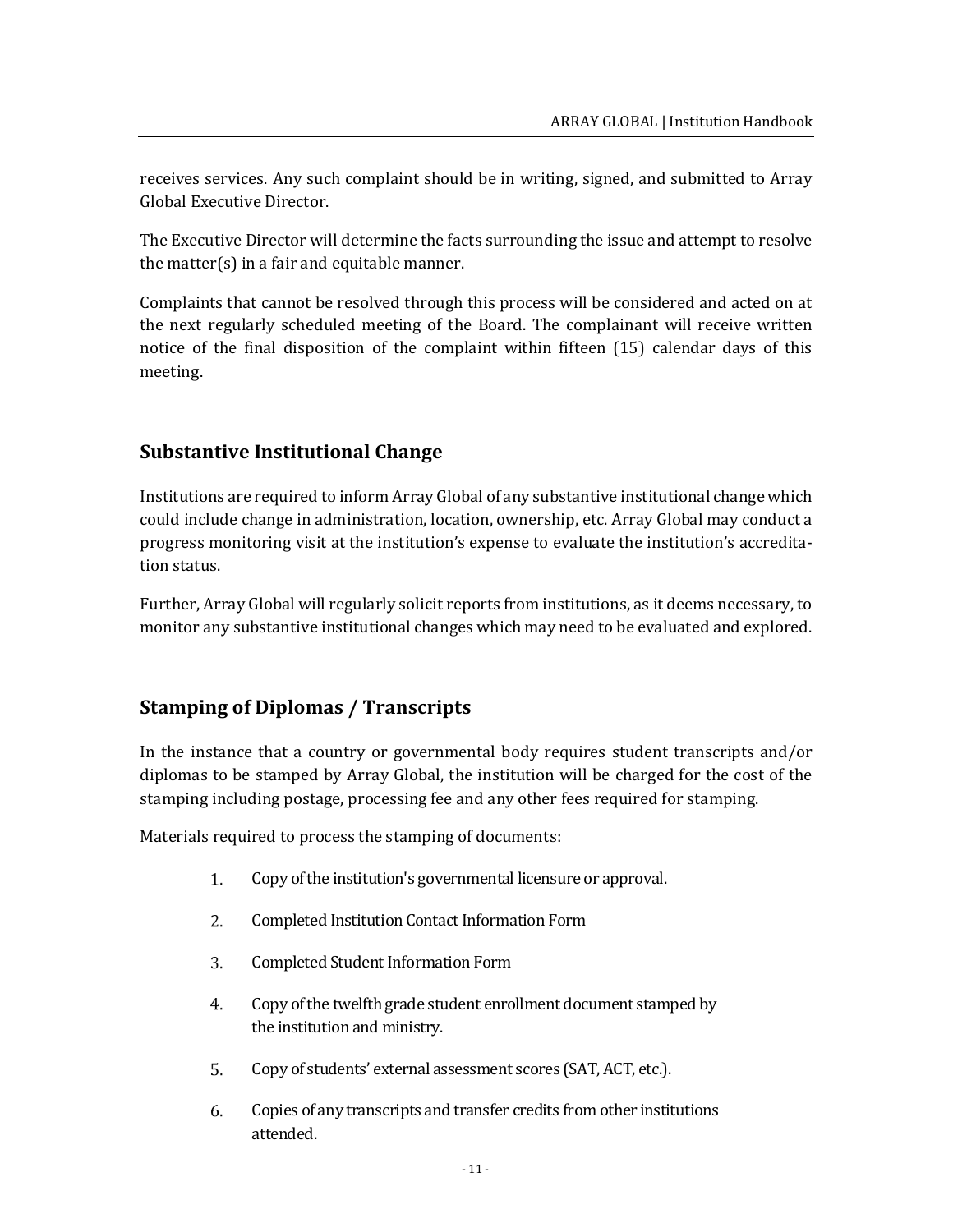- 7. Original document (transcript, diploma) submitted for stamping, stamped with the institution's seal.
- 8. Digital file (e.g. CD, USB, etc.) of institution information and copies of all documents (transcripts and diplomas) to be stamped.
- 9. A self-addressed and stamped envelope if documents are to be returned by mail.
- Copy of receipt for paid stamping fees. 10.

Upon receipt of the required materials, Array Global will authenticate, stamp and return the document(s) within 30 days.

In the review of transcripts if there are inconsistencies between grades and the performance on external assessments, Array Global may investigate and if deemed appropriate, deny certification of the document.

# **Annual Reports**

Each institution will submit an annual report and include the following:

- $1.$ Demographic information.
- $2.$ Major changes that have gone on at the institution
- 3. (facility upgrades, new curriculum, new administration, etc.).
- 4. Progress on Institution Profile and Institution Improvement Plan.
- Areas for Continuous Improvement. 5.

# **Transfer of Accreditation**

Any applicant institution that is already accredited by another accrediting body approved by the Board of Directors, shall be allowed to transfer the currently held accreditation status with that body and receive reciprocity for that accreditation status. The duration of accreditation remaining from the transferred accrediting body will be accepted. The institution must submit an application and a copy of the last visit report from the other accrediting body. If Array Global determines that a site visit should occur, the institution will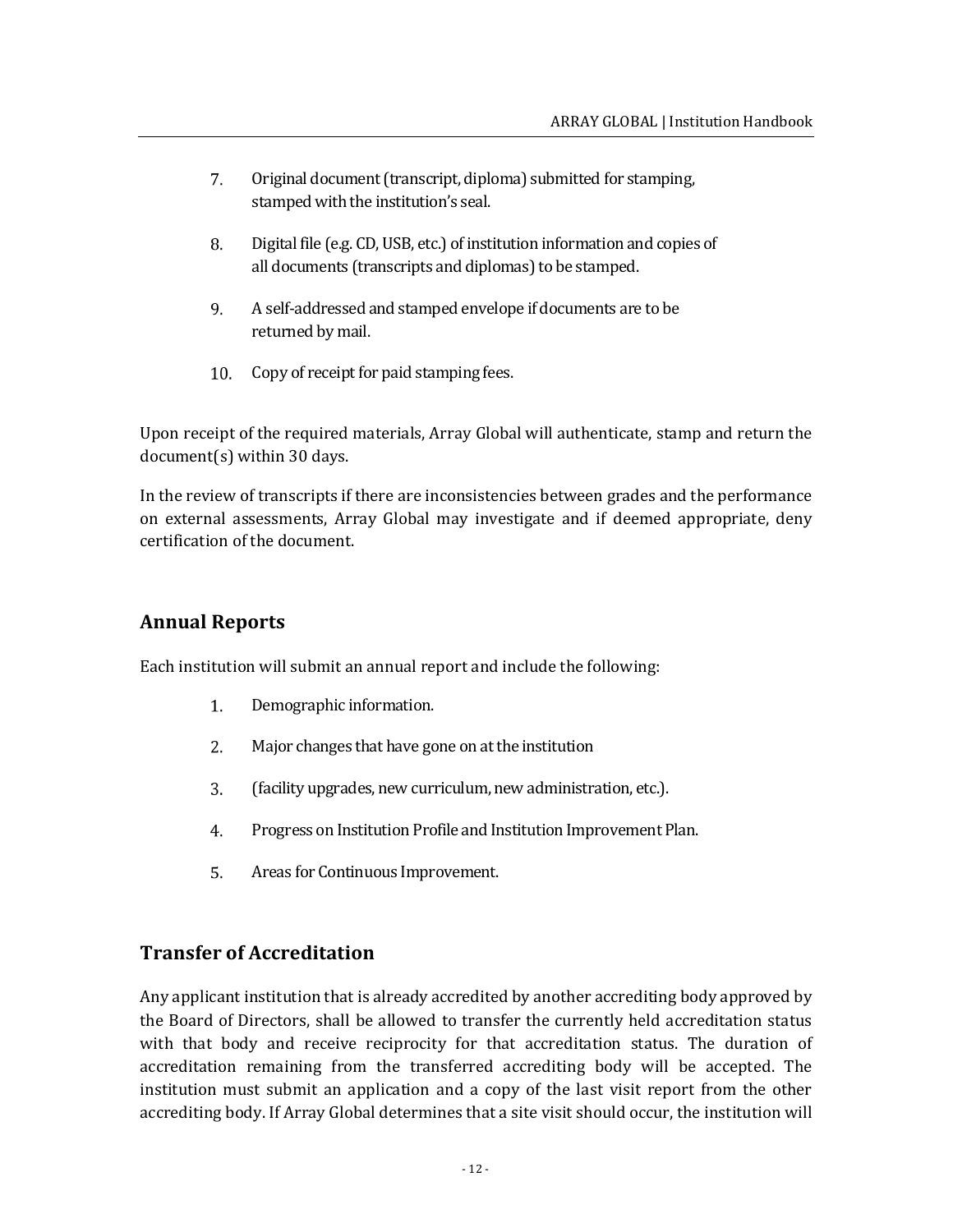be responsible to host and pay for that visit. Upon review and approval, the institution shall thereafter follow the policies and procedures of Array Global.

# **Reciprocity and Issuance of Credits**

Each institution shall abide by the following and shall adopt policies and procedures for the acceptance of credits:

- a. Accredited institutions are required to accept credits from any institution accredited by Array Global.
- b. Accredited institutions are required to accept credits from any institutions accredited by any Array Global approved accrediting agency.

# **Logo Use Policy**

The Array Global logos are the exclusive property of Array Global Educational Services Inc. However, Array Global allows accredited institutions and certified programs to use specific Array Global logos designed for accredited or certified programs in their publications and displays according to the following guidelines:

- The logo must be used in its entirety and not modified, except that it  $1<sub>1</sub>$ may be reduced or enlarged as long as the scale of the elements is retained.
- 2. The logo may not be used by programs that have applied for, but have not yet received accreditation.
- 3. When non-accredited programs are included in the publication and/or display of materials using the logo, text must be included that makes it clear which programs are accredited and which are not.
- 4. The logo may be reproduced only in black and white or Array Global Blue (i.e. Red 0, Green 83, Blue 198).
- 5. Array Global retains the right to revoke or deny permission to use its logo for any reason.

Upon request and confirmation of acceptance of policy, Array Global will provide an electronic copy of the specific logo programs can use to demonstrate their accredited status.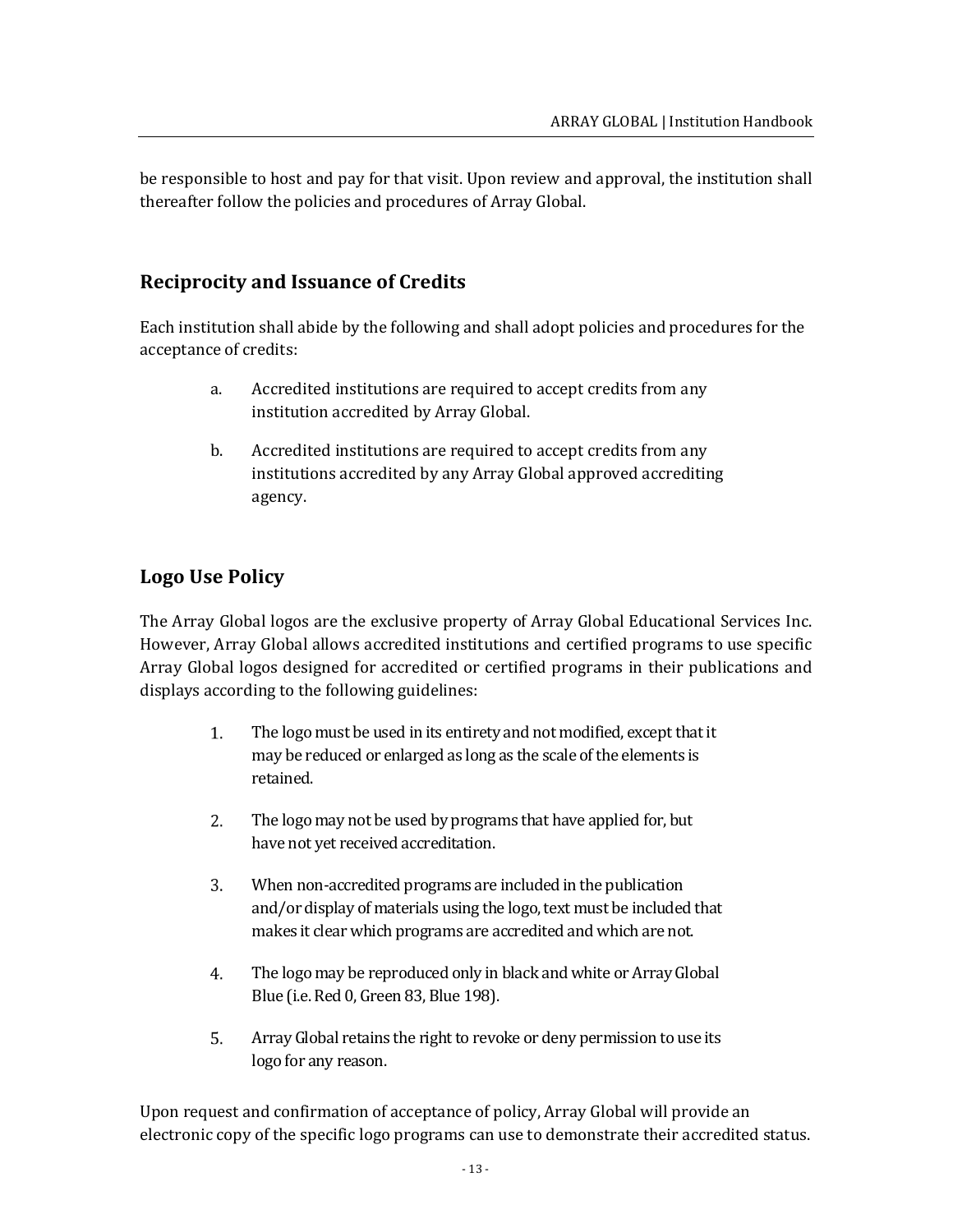# **Child Protection Requirements for Institutions**

Array Global accredited institutions are required to demonstrate that their current policies, procedures, and personnel protect the health and safety of students. Institutions are expected to meet the following requirements to achieve and maintain Array Global Accreditation:

- Comprehensive due diligence in screening and hiring which may  $1.$ include background and reference checks.
- 2. Documented policies and procedures that ensure the safety and welfare of all students.
- 3. Appropriate and clearly outlined actions if children are harmed, at risk of being harmed, or if allegations of harm to children are made.
- $4.$ Child protection training for all adults who work with students.
- 5. Child protection, including online safety, is included in the formal learning program for students.
- 6. Clear codes of conduct govern appropriate and acceptable behaviors for adult interactions with children and children's interaction with other children.
- 7. Compliance with the legal, ethical, and cultural expectations and requirements regarding child abuse within the jurisdiction in which the school operates.

Array Global supports the [International Task Force for Child Protection \(ITFCP\)](https://www.cois.org/about-cis/child-protection/international-taskforce-on-child-protection) standards for child protection:<https://ncpsa.org/itfcp-resources/>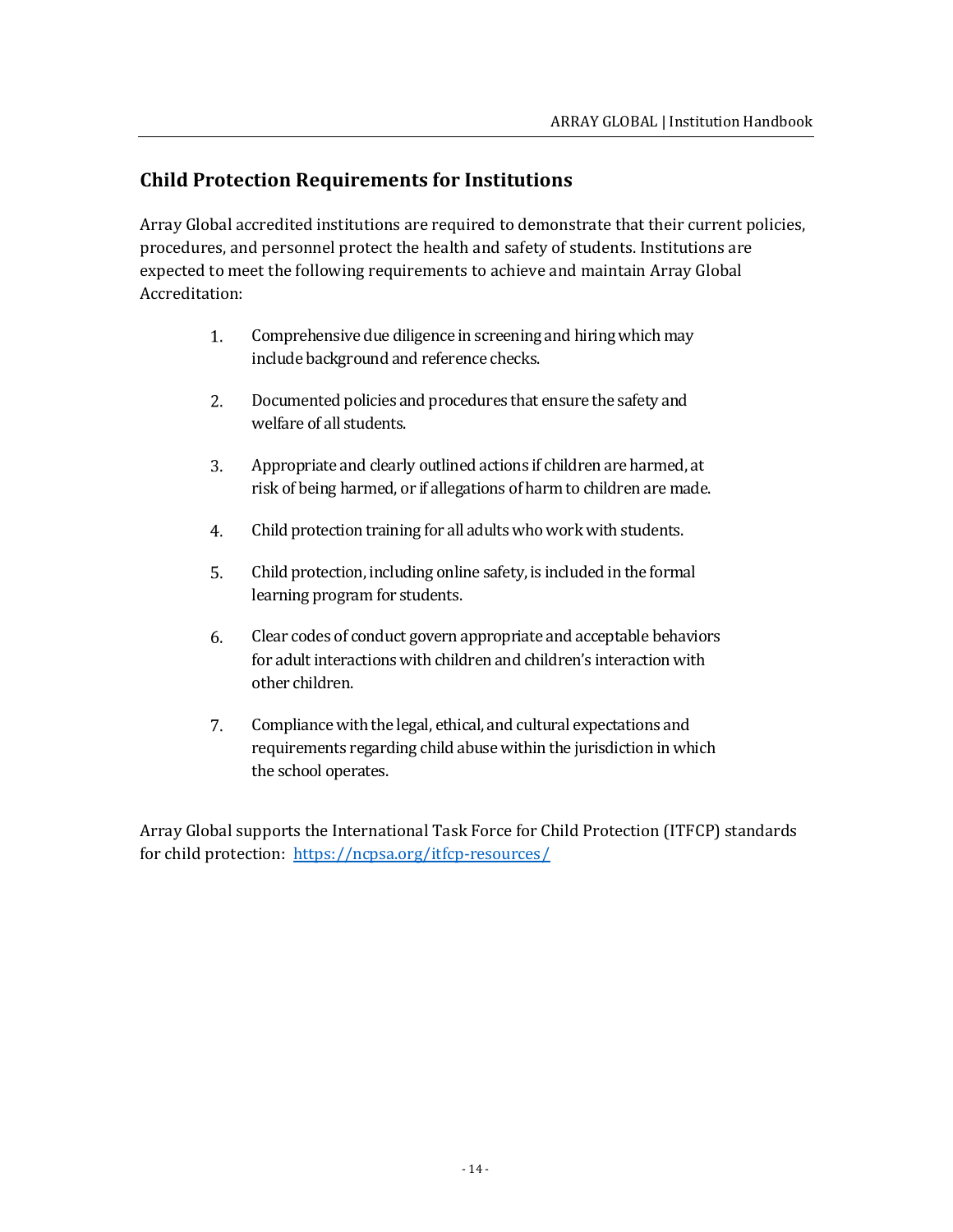# **SITE VISIT**

This information is given to help institutions know the specifics necessary to prepare for the accreditation or certification visit and ensure that the visit team has all the information to ensure an effective and smooth visit. It is important that the institution and visit team have common understanding of the visit arrangements.

If an institution needs help in developing a part of the school program, please reach out to Array Global administration. Array Global Consulting can help an institution with any aspect of the accreditation or certification preparation and institution improvement.

Please note that the travel to and from the country and lodging arrangements is the responsibility of Array Global and the cost for these is included in the visit fee. There are no extra charges for travel or lodging.

The steps the institution should take to prepare for the accreditation visit are:

# **Step 1 Create a self-study committee**

If possible, a year prior to the institution's visit, the institution should create a Self-Study Committee and include administration, parents, and representatives from each grade level. Responsibility for completing the different sections in this self-study should be divided among the team members. The self-study should represent the Team's collective work and findings; it should not be the work of one or two individuals.

# **Step 2 Conduct the Self-Study**

The Self-Study Committee reviews the indicators in each standard and gives a rating based on the rating framework. The Committee must be completely transparent in rating the institution to ensure that the self-study process is being followed and will have the most benefit on the institution's improvement efforts. Every institution will have strong areas and areas for improvement. By completing the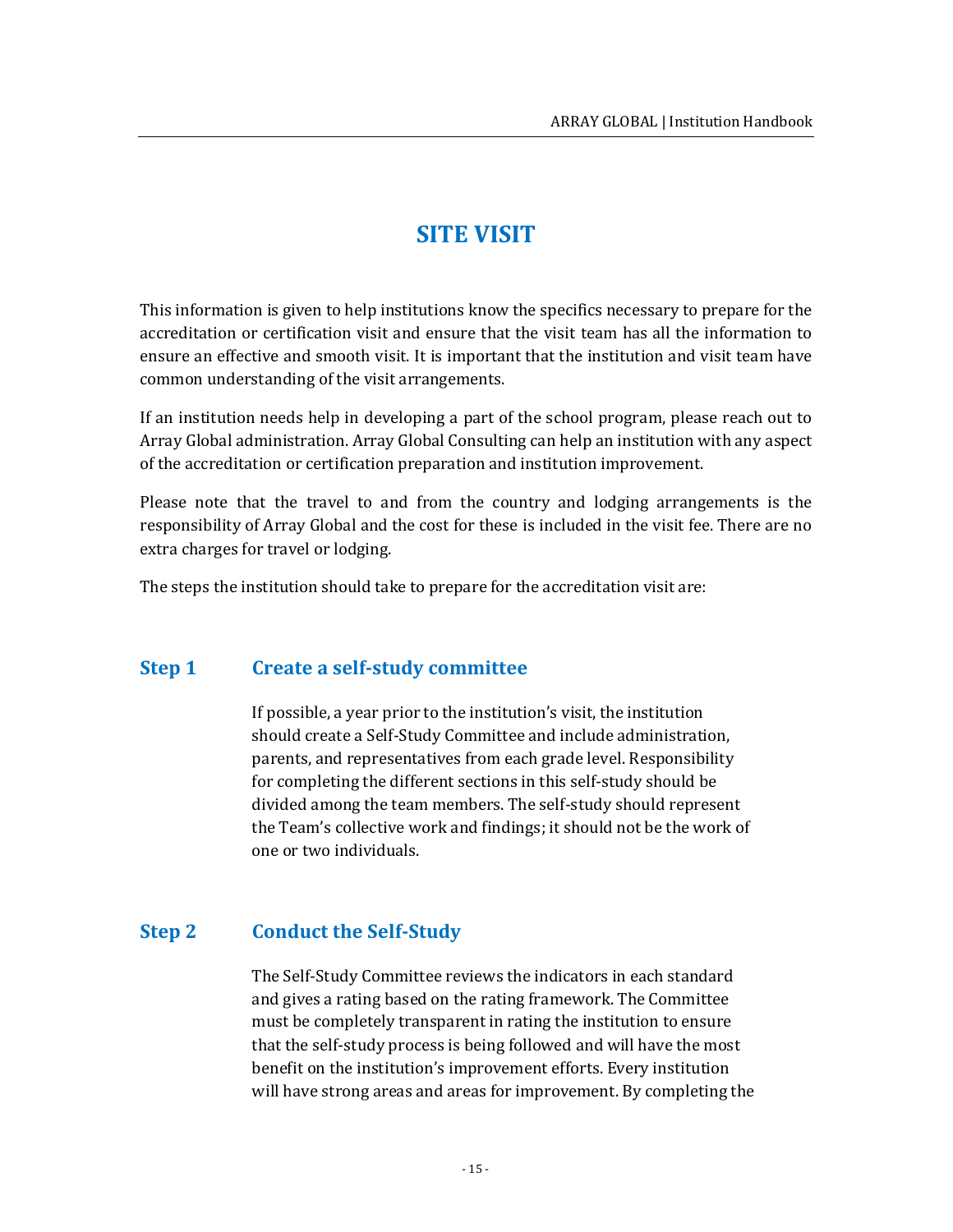ratings, the Committee is able to commend the institution for the positive things taking place and focus on items for institutional improvement.

The completed self-study will be submitted to the Visit Team Chair one-month prior to the visit.

#### **Step 3 Gather Items of Evidence**

Evidence is documentation or items that substantiate the Self-Study Committee's rating for each indicator. The Committee will gather items of evidence for each indicator and organize them electronically in a separate folder for each standard. Listed after each indicator are possible items of evidence. The Committee should only choose items of evidence that will support the rating selected for the indicator. Items of evidence should be in English for international institutions and in the home-country language for national schools. The institution should ensure that the items of evidence are embedded into the institution program and used to provide a quality program. Items of evidence should not be simply copied and considered as adopted by the institution.

The electronic folders containing items of evidence will be reviewed prior to and during the visit, but are also for the institution's ongoing use to aid in the institution's improvement process.

All items of evidence will be submitted digitally (preferably through Google Drive or OneDrive) to the Visit Team Chair one-month prior to the visit.

#### **Step 4 Create and Implement an Institution Improvement Plan**

After the self-study has been completed the Self-Study Committee should create an institution improvement plan. All indicator ratings should be prioritized according to areas of greatest need. Indicators with the lowest ratings should become main areas of focus for the improvement plan.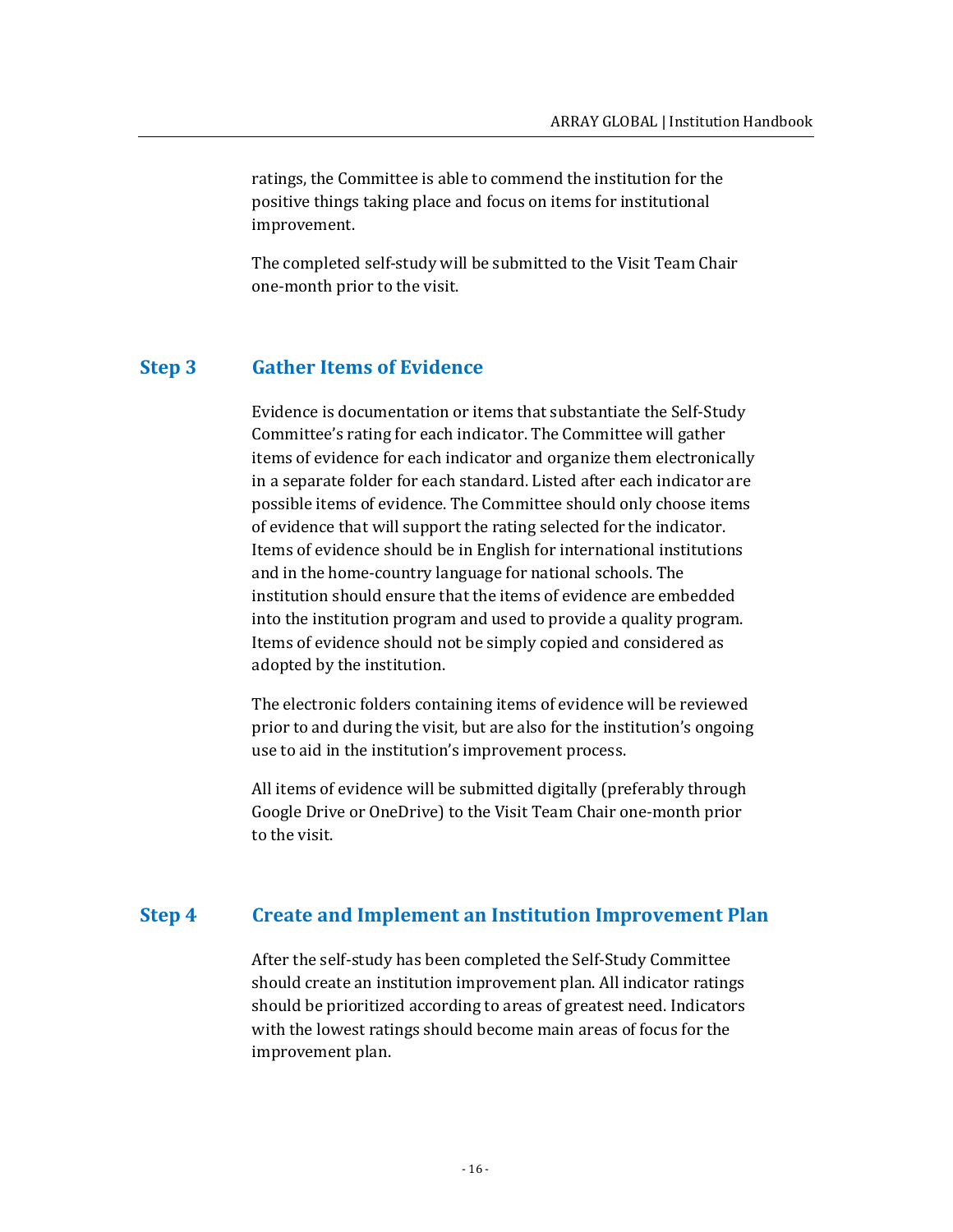#### **Step 5 Host the site Visit**

The self-study, along with the items of evidence, will be used by the visit team to evaluate and validate the institution's self-study, and to assist in verifying whether the institution meets the Array Global standards for accreditation or certification.

Following the visit, the institution should review and update the institution improvement plan based on the findings of the visit.

# **Institution Contact**

The institution should designate a primary contact for coordinating the visit with Array Global administration and the visit team chair. All specific details about the visit, expectations of the staff members and arrangement for the team's schedule will be mutually decided by the institution's contact and the team leader. The institution's primary contact should be available during the entire visit to answer questions, requests, and direct visiting team members to various locations.

#### **Facility preparation**

The institution should use the facility checklists located in the Appendix to ensure that facilities are adequate to meet the educational objectives of the program. The visit team will use these same checklists as they evaluate the facilities during the visit.

#### ARRANGEMENTS FOR THE TEAM ROOM MEETING SPACE

The institution should prepare a workroom for the accreditation team according to the following guidelines:

#### **MEETING ROOM**

The visit team will need to have a private, secure, accessible place to work. This room should be locked and only accessible to members of the visit team. Connections for the team's laptop computers should be available and internet access is essential. A conference table and chairs should be set up for team members ease of work.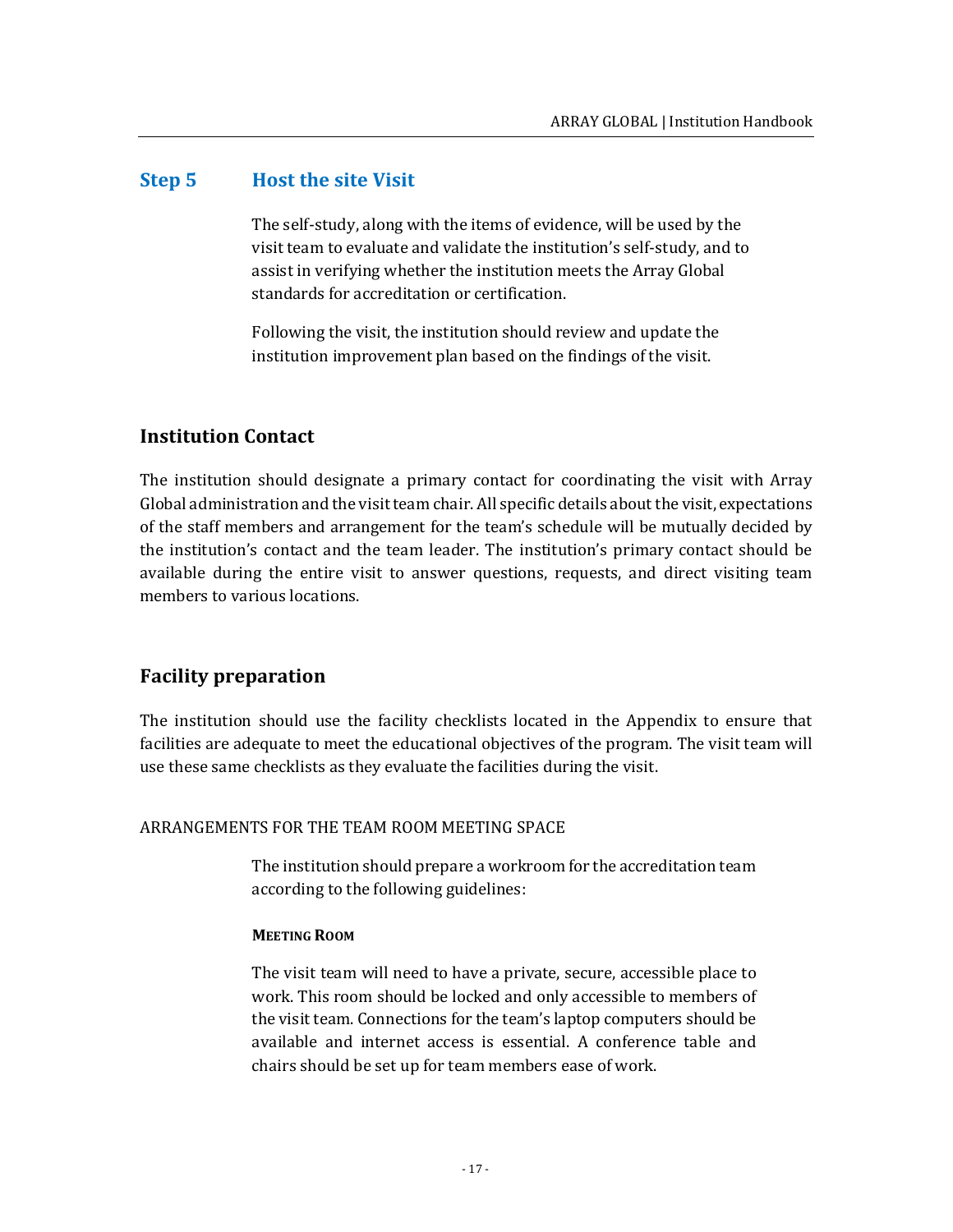Please provide hot and cold drinks, water, and light refreshments for the team.

Lunch for the team members should be brought to the team at a time mutually agreed upon by the Visit Team Chair and institution. The visit team will not have time in the schedule to leave the campus for lunch.

# **Visit Schedule**

The institution should plan on the accreditation visit taking two days (a certification visit usually will take one day) and the regular activities should take place. The institution should not hold a special assembly, take students on a field trip, or interrupt the schedule in any way. The site visit is meant to see the regular, daily operations of the institution.

Often the institution wishes to host an evening reception or dinner for the visit team. This is totally the decision of the institution and should be coordinated with the Visit Team Chair.

#### **MEETINGS**

The schedule will be coordinated between the institution and the Visit Team Chair and will include meetings with administration, teachers, support staff, parents, students, etc. The meetings will be informal and should only include members of the group designated, to allow open and free conversations.

#### EXIT REPORT

At the conclusion of the visit, the Visit Team Chair will give a brief overview of the visit and comments from the visiting team. This overview is not intended to indicate a final decision of the findings by the team.

# **Visit Report**

Following an accreditation or certification visit the visiting team will write a report which will be sent to the Array Global Board of Directors for review to determine the institution's accreditation or certification status.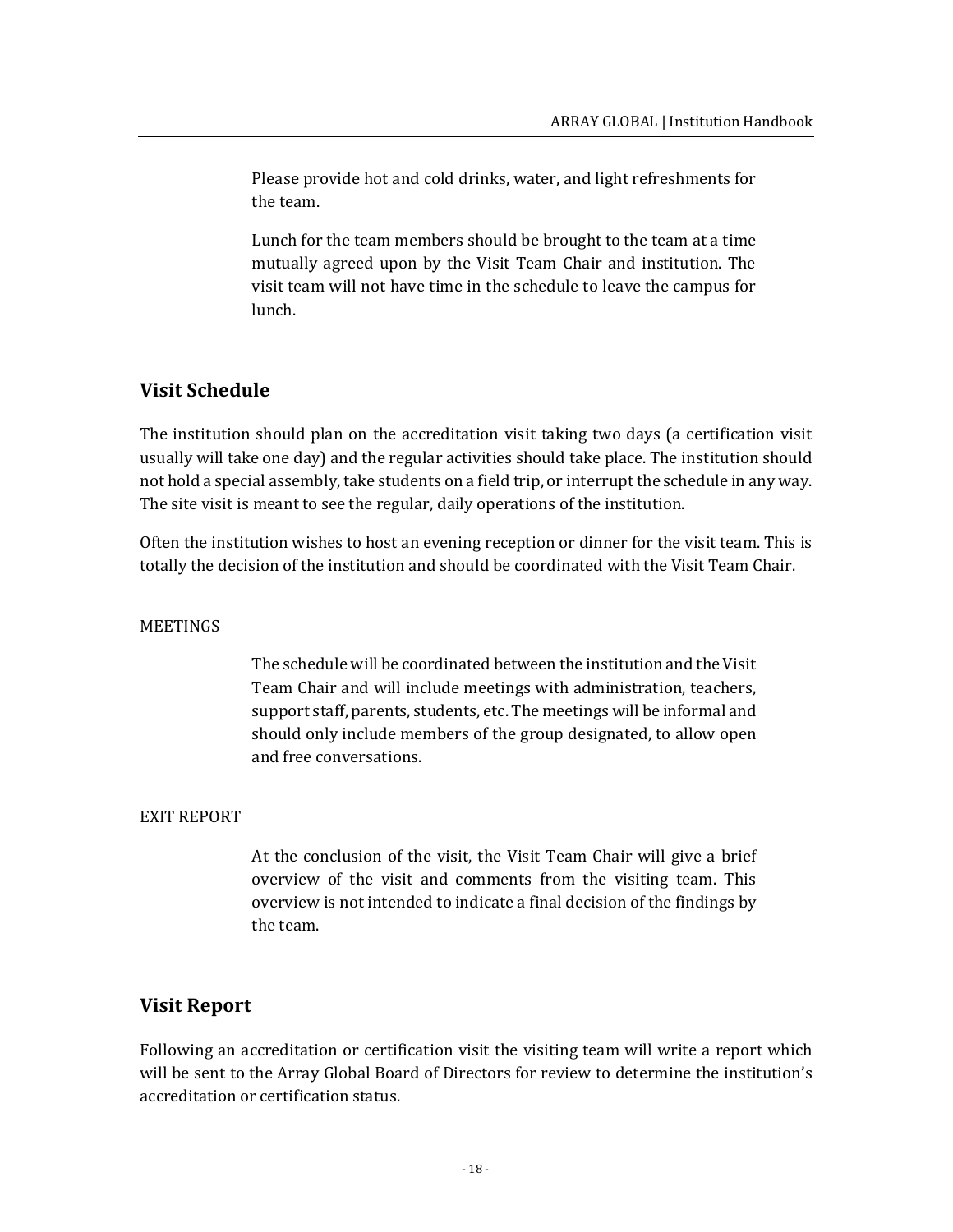The visit report will remain confidential, except as authorized by the institution. The institution is able to release all or part of the visit report as it deems necessary.

The visit report will include a letter that summarizes the outcomes of the visit and include the following items:

- 1. Accreditation status.
- 2. Length of the accreditation.
- Required Areas for Continuous Improvement 3. and timeline to complete.
- 4. Expectations for Annual Report.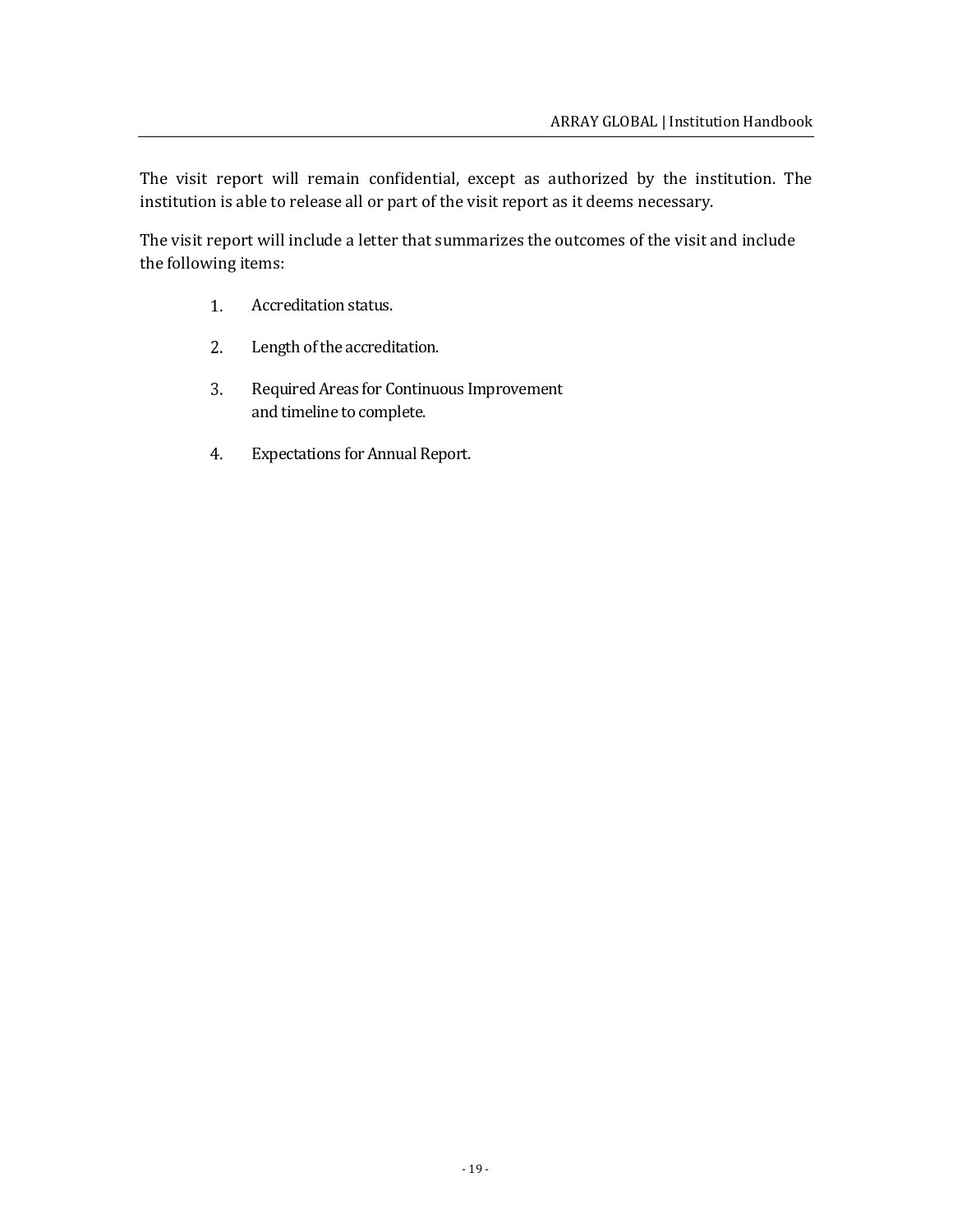# **DEVELOPING THE INSTITUTIONAL PROFILE AND IMPROVEMENT PLAN**



An improvement plan is key to the success of all institutions since an institution must constantly deal with a variety of shifting factors, such as new students, new staff, new requirements, new challenges, as well as new information. Institution improvement planning should be viewed as an ongoing process that involves all stakeholders. True institutional improvement centers around student improvement. When students improve, the institution improves which improves the community, and when communities improve our world improves.

# **Step 1 Get Started**

The first step on any journey is usually the most difficult. The institution should make the first step by committing to following the steps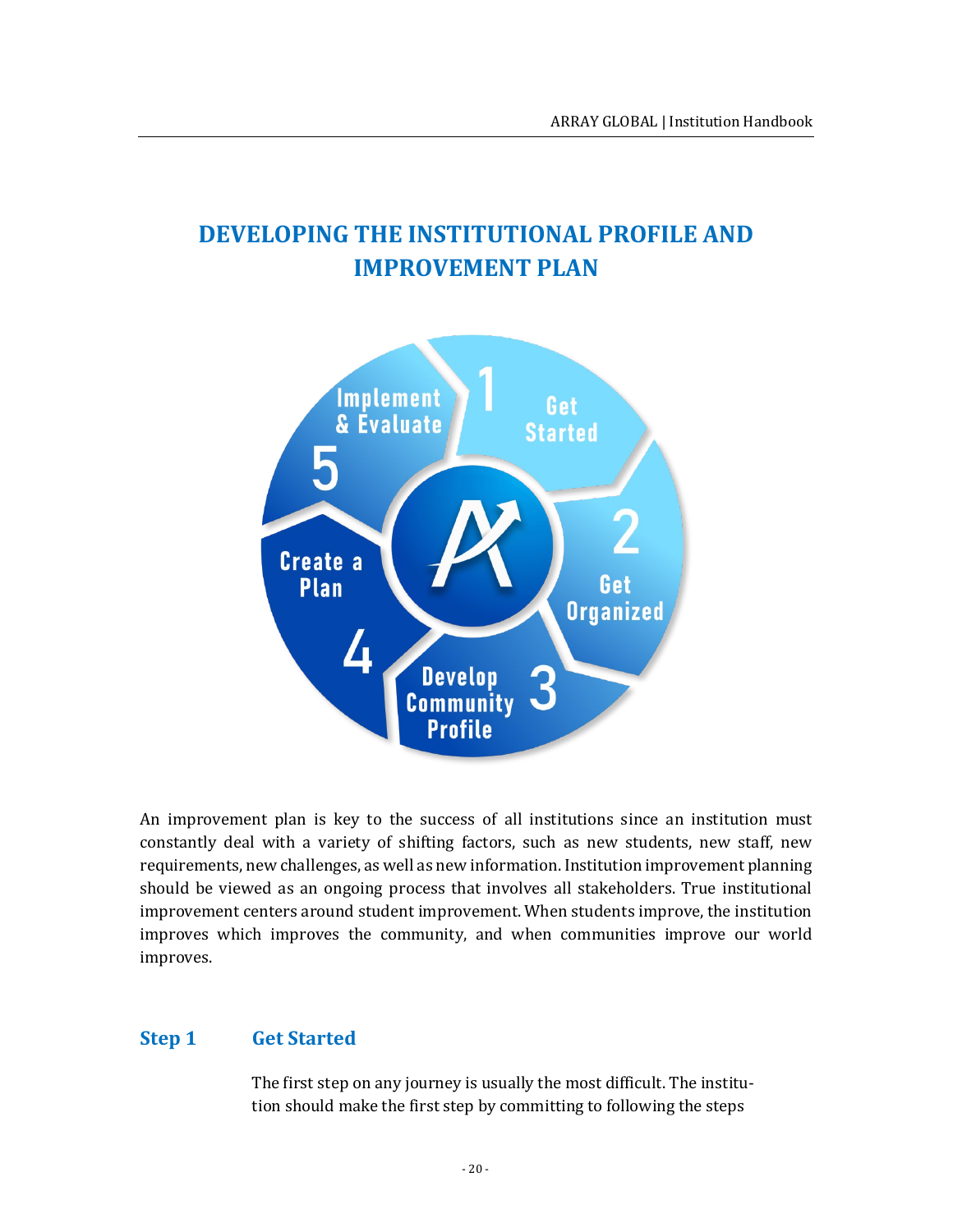for improvement. The first part of getting started is to ensure that the institution is building its improvement efforts on a solid foundation. An institution's solid foundation is its mission statement. The institution should ensure that the mission statement is up-todate and ready to be used in making decisions about all facets of the educational program.

### **Step 2 Get Organized**

In order to effectively conduct and implement an improvement plan the institution must ensure that it is organized by doing the following:

#### **ESTABLISH A SELF-STUDY COMMITTEE.**

The Self-Study Committee should include administration, parents, and representatives from each grade level. The Self-Study Committee's job is to lead the institution, step-by-step, through the improvement process. See Site Visit section about Self-Study Committee description.

#### **MAKE ASSIGNMENTS.**

Responsibility for completing steps in the improvement process should be divided among the members of the Self-Study Committee. The work accomplished in the improvement process should represent the committee's collective effort and findings; it should not be the work of just one or two individuals.

#### **CONDUCT THE SELF-STUDY.**

The Self-Study Committee reviews the indicators in each standard and gives a rating based on the rating framework. The Committee must be completely transparent in rating the institution to ensure that the self-study process is being followed and will have the most benefit on the institution's improvement efforts.

#### **GATHER ITEMS OF EVIDENCE**

Evidence is documentation or items that substantiate the Self-Study Committee's rating for each indicator. The Committee will gather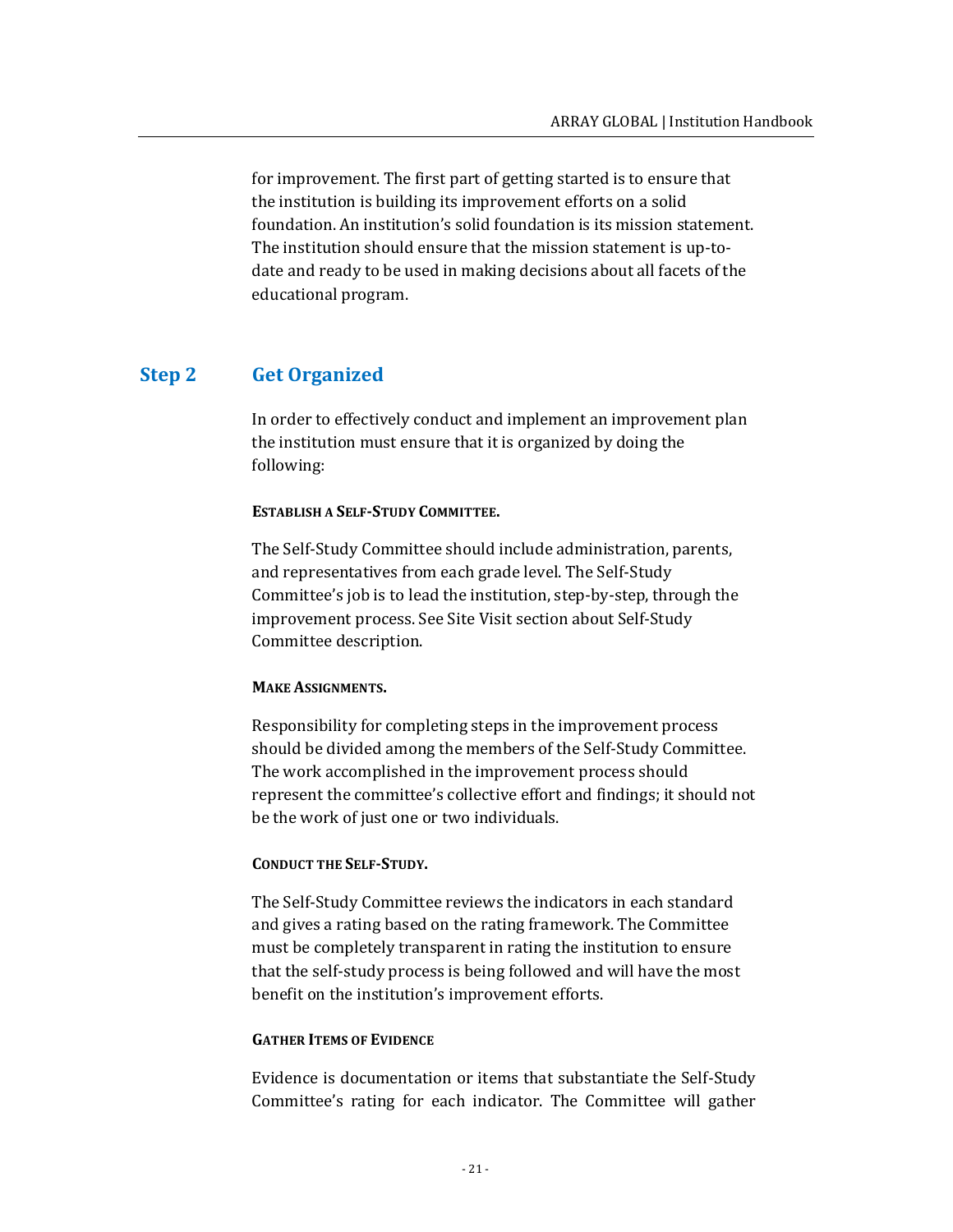items of evidence for each indicator and organize them electronically in a separate folder for each standard. Listed after each indicator are possible items of evidence. The Committee should only choose items of evidence that will support the rating selected for the indicator. Items of evidence should be in English for international schools and in the native language for national schools. The institution should ensure that the items of evidence are embedded into the institution program and used to provide a quality program. Items of evidence should not be simply copied and considered as adopted by the institution. The electronic folders containing items of evidence will be reviewed prior to and during the institution's full accreditation visit, but are also for the institution's ongoing use to aid in the institution's improvement process.

Items of evidence may apply to more than one indicator. In these instances, include the items of evidence for the first indicator and for other indicators, indicate where the items of evidence are first included.

All items of evidence will be submitted digitally (preferably through Google Drive or OneDrive) to the Visit Team Chair one-month prior to the full accreditation visit.

#### **CONDUCT A FACILITIES REVIEW.**

Use the Array Global Facility Checklists in the Appendix to ensure the facilities are up-to-date.

#### **SET A TIMELINE.**

The Self-Study Committee should set a specific timeline to follow for the improvement process. The timeline should include meeting dates and times with a specific completion date of the improvement plan.

# **Step 3 Develop Institution Profile**

The importance of developing an institutional profile is essential for the institution, staff, students, parents and community. The more information that can be accumulated in an institutional profile, the better understanding of what the institution is doing well, and what the areas need to be addressed as the institution seeks to improve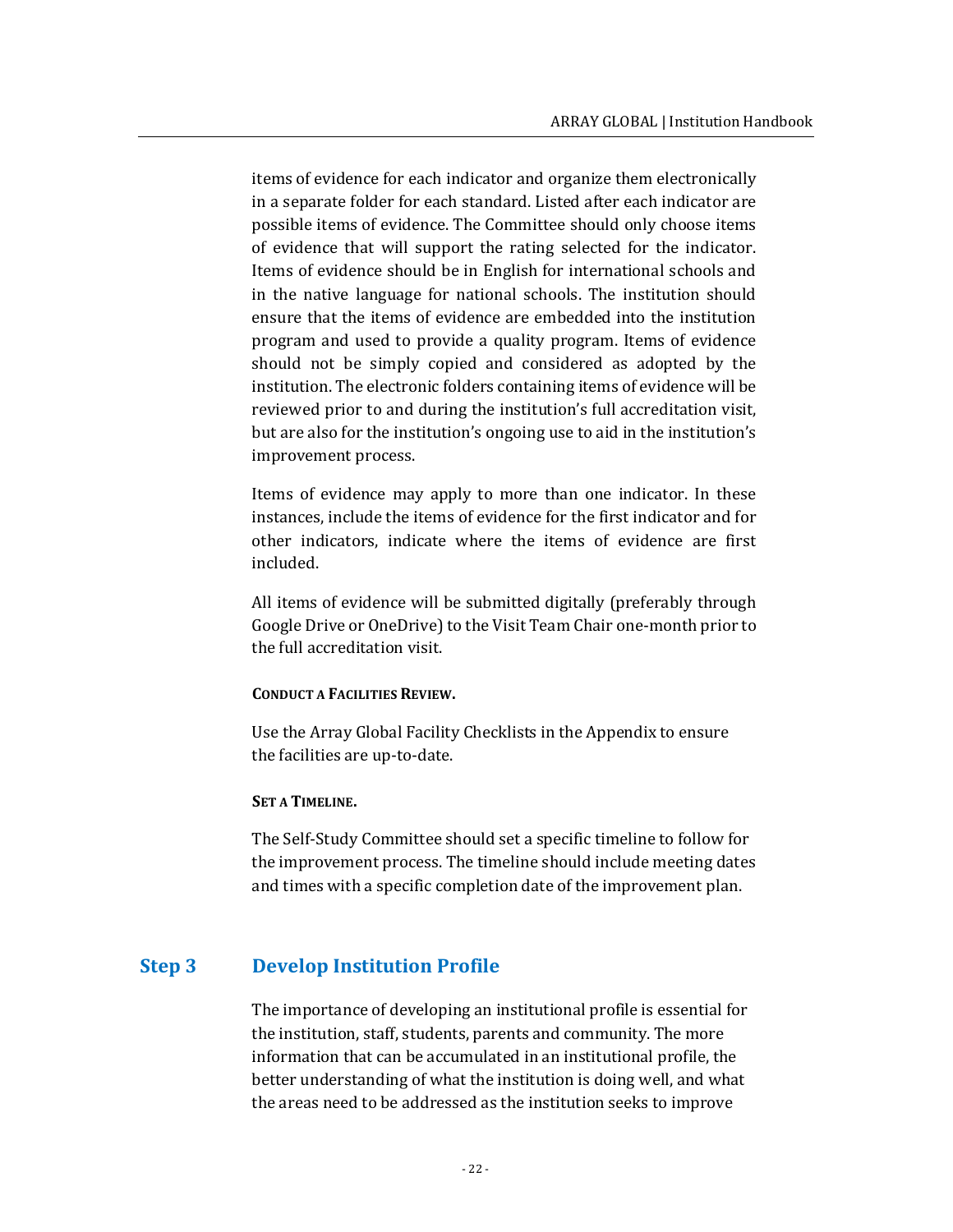and provide more direct assistance in improvement. Successfully identifying both strengths and areas needed for improvement will assist the institution to improve student success.

Institutional improvement happens when students improve. The basic question to ask in development of the profile is this:

# "**What information, if we have it or could get it, would help us to make better decisions about our students?"**

The institution must first develop a profile before effectively developing an improvement plan. If the institution knows its strengths and needed areas for improvement, the improvement plan can focus on those areas—celebrating in its strengths and working on those areas for improvement. The information should include the community, the staff, the students, and the student performance.

#### **POSSIBILITIES OF RESEARCH TO DEVELOP THE PROFILE**

- 1. What does the institution already know?
- 2. What further information is needed to fully understand the institution?
- 3. Can the institution "disaggregate" the information? (comparing one piece of data against other data) Being able to have comparisons among identified areas in the profile will help the institution develop specific targets for the development of goals. The goals should be the same for all students, but specific targeted areas might have different strategies.

#### **INFORMATION ABOUT STUDENTS THAT WILL ASSIST IN DEVELOPMENT OF GOALS THAT WILL BE EFFECTIVE**

- 1. All information available on assessments, assignments, activities, interests, etc.
- 2. Follow-up studies on how students performed after graduation or completion.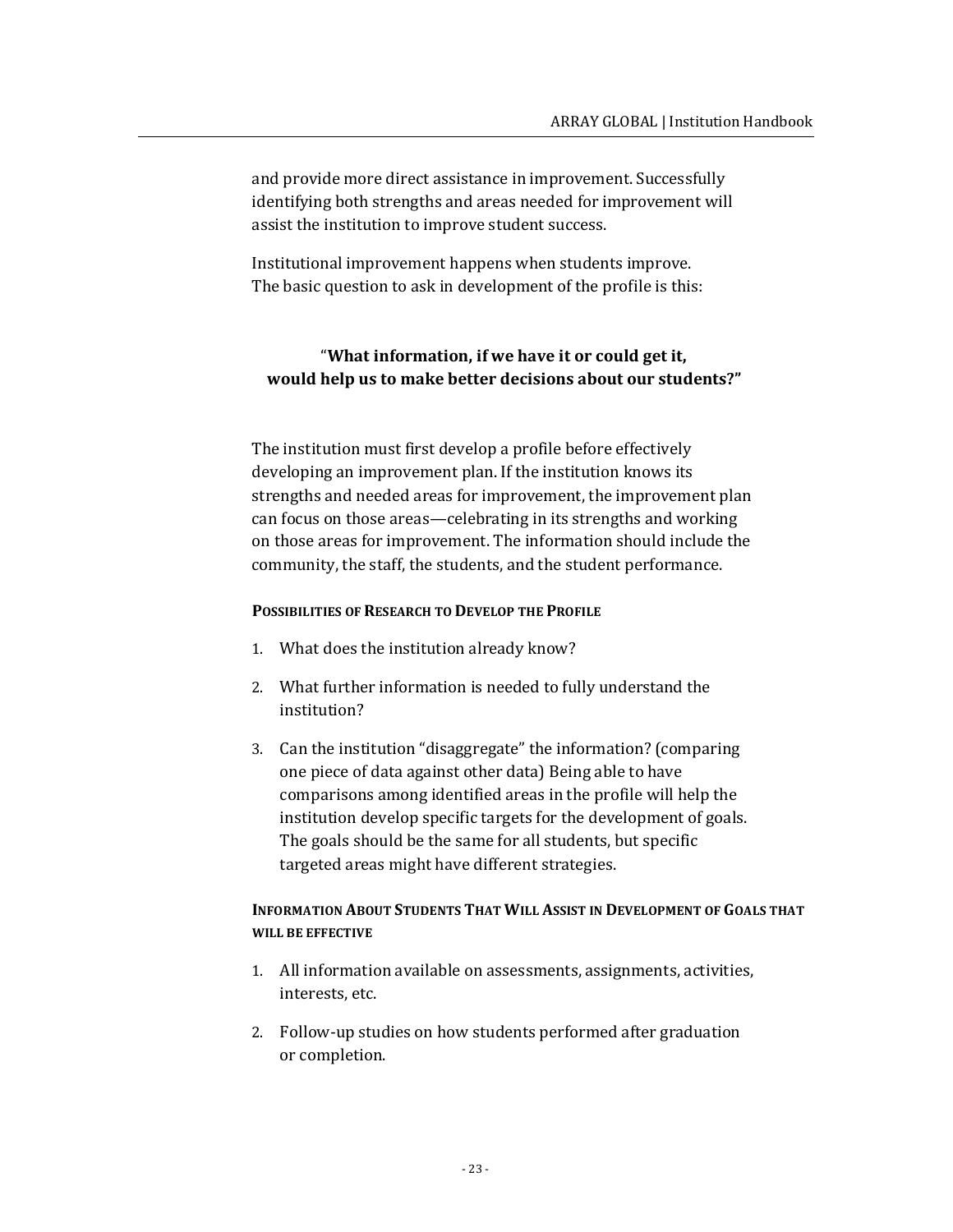- 3. Areas of the curriculum that have been most useful for students after graduation or completion.
- 4. Areas of the curriculum that students have indicated are most needed for improvement as they face the challenges of the world they face.
- 5. The behavioral expectations of students and the areas the institution needs to design to help students understand appropriate behavior in all areas of their lives.
- 6. The nature of the community from which the students come and what are the expectations of institutions and students.

# **THE PERSPECTIVES OF THE INSTITUTION ARE EVALUATED BY STAFF, STUDENTS AND PARENTS**

- 1. To effectively understand the institution, surveys comparing the opinions of staff, students and parents will help validate the importance of the improvement plan goals.
- 2. If there is a variance of opinion among or between the groups surveyed, these variances should be considered in the improvement plan.

Use the Array Global Surveys in the Appendix to gather information from staff, students, and parents.

# **Step 4 Create a Plan**

Before the institution improvement plan can be developed, an extensive review of the data in the institution profile and findings in the self-assessment must be conducted. The Self-Study Committee should analyze the school profile data in order to determine both the strengths and limitations in student achievement. The findings of the self-assessment should be evaluated to determine the strengths and limitations of the school.

As the improvement plan is developed the Self-Study Committee will list identified strengths and limitations. The improvement team will prioritize the institution's limitations to focus on its improvement efforts. The institution needs to develop "goals" which are aimed at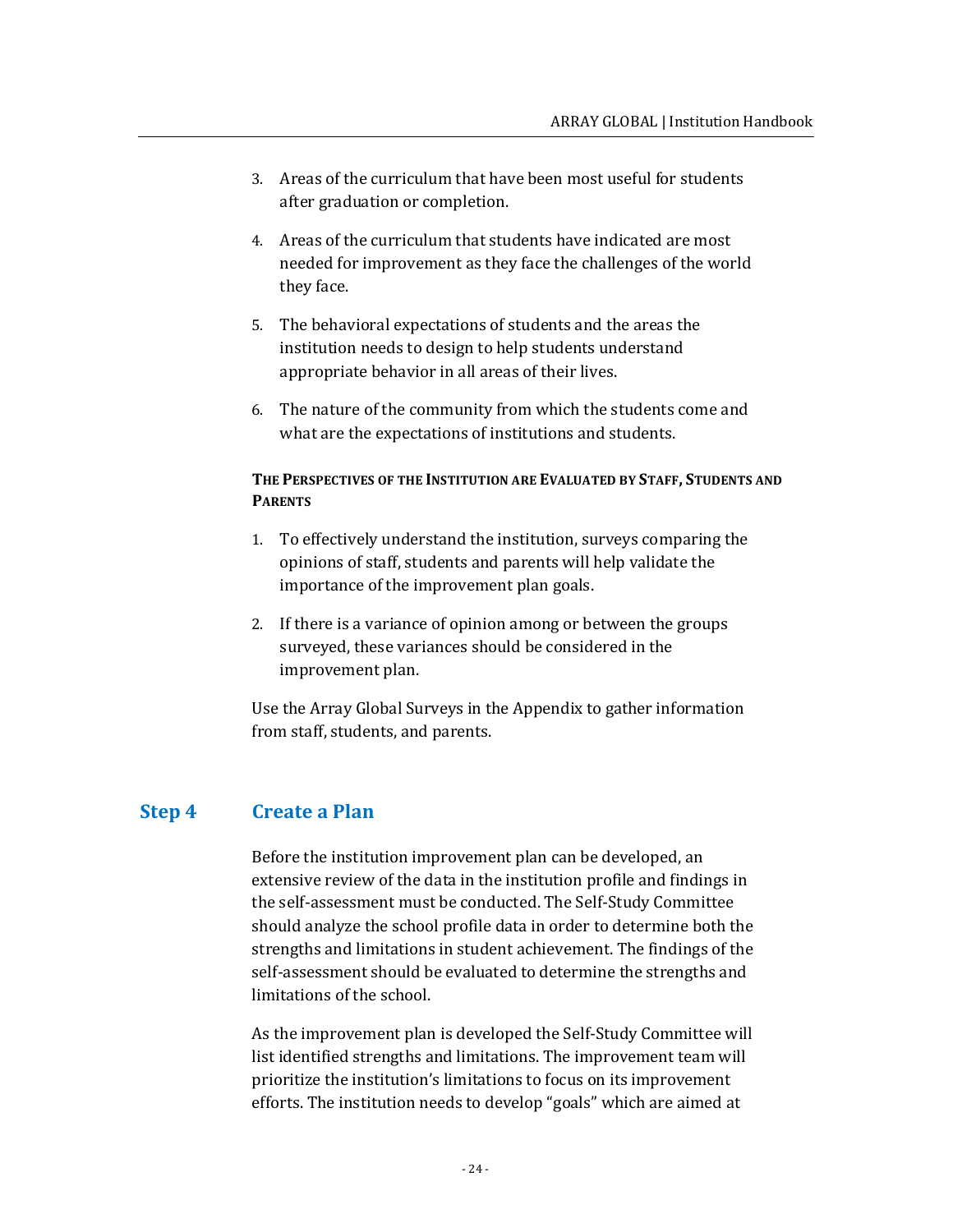student improvement and "strategies" which are activities to lead to successful completion of the goals.

The improvement plan is circular in the sense that the institution is always evaluating itself and adjusting the "goals" when necessary but more importantly, constantly finding new "strategies" to help meet these goals.

#### **WHAT THE IMPROVEMENT PLAN SHOULD INCLUDE:**

- 1. Goals that are institution-wide. All curricular areas should understand and develop plans as to how that curricular area will effectively help students improve.
- 2. Goals that are measurable and directed at improvement for all students.
- 3. Strategies for each goal that are specific to that goal.
- 4. Short range, mid-range and long-term strategies.

These are the basics of an improvement plan, but the institution should be creative in the development of the profile and the improvement plan that is directed to meet that students' needed areas of growth.

### **Step 5 Implement and Evaluate**

#### IMPLEMENTATION

Once the Institution Improvement Plan has been presented to all institution groups, the Self-Study committee then oversees the implementation of the plan. The committee directs institutional departments to align department goals with the institution improvement plan. Administrators should encourage teachers to align their professional goals with the institutional improvement plan as well.

The Self-Study Committee should regularly meet to ensure the improvement plan is being implemented with fidelity, and to troubleshoot any strategies that need to be adjusted.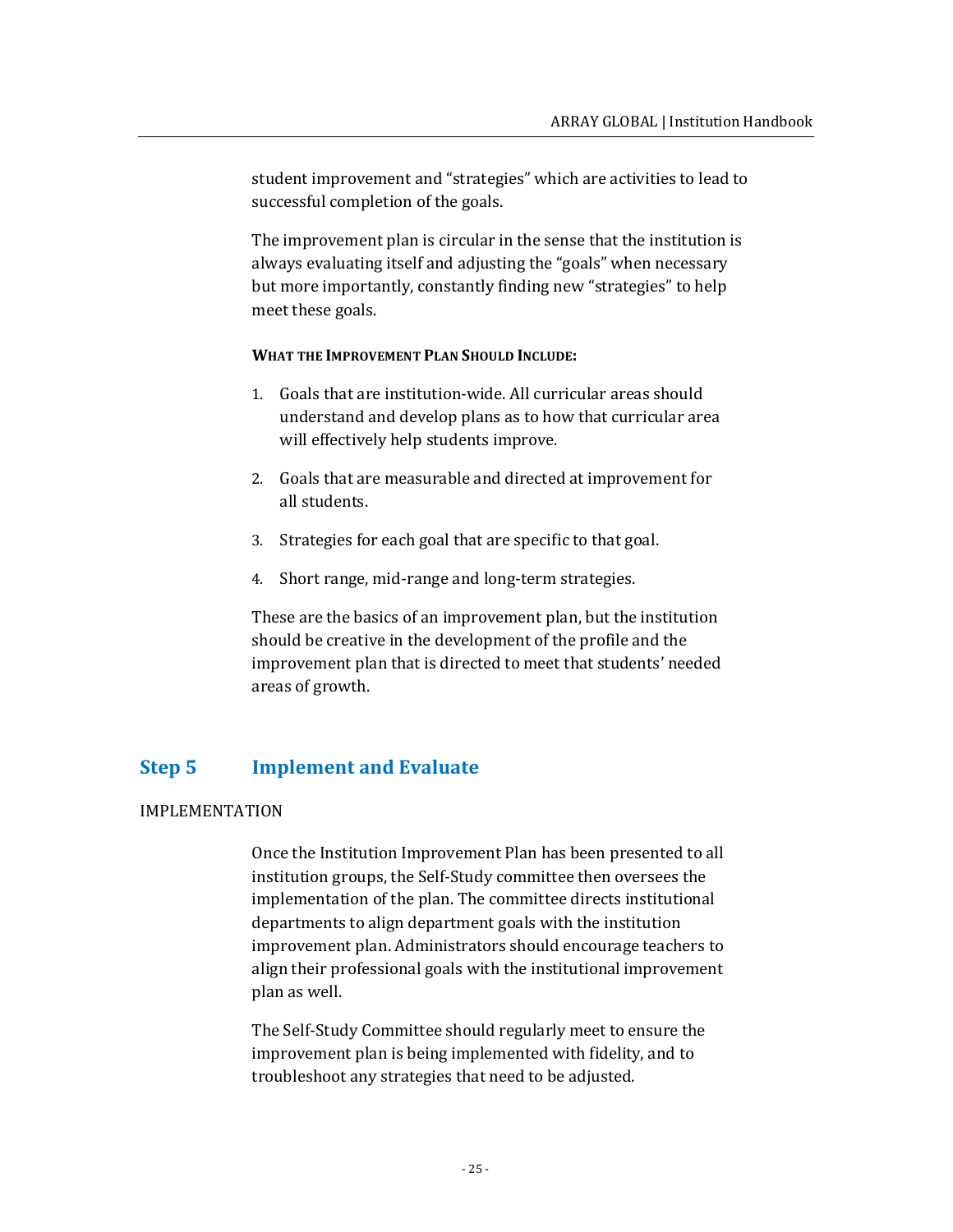#### EVALUATION

Once the plan is being successfully implemented, the Self-Study Committee meets regularly to monitor the plan's progress. Evaluating data, from measurements called for in the plan, the Self-Study Committee monitors the progress of each of the plan's goals. The goals of the improvement plan will probably not be altered on a regular basis, but the strategies to reach the goals may need to be adjusted as new information becomes available.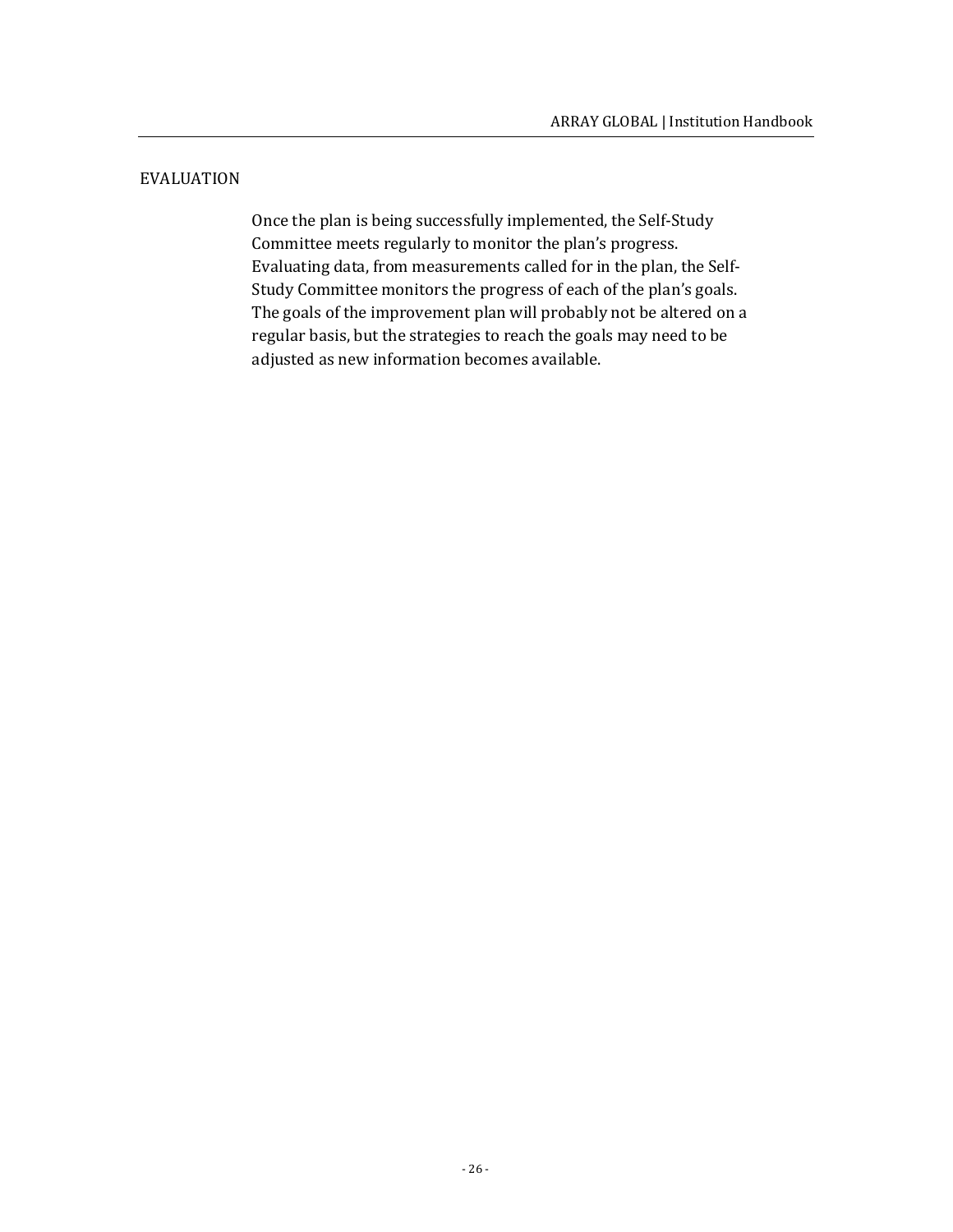# **APPENDIX**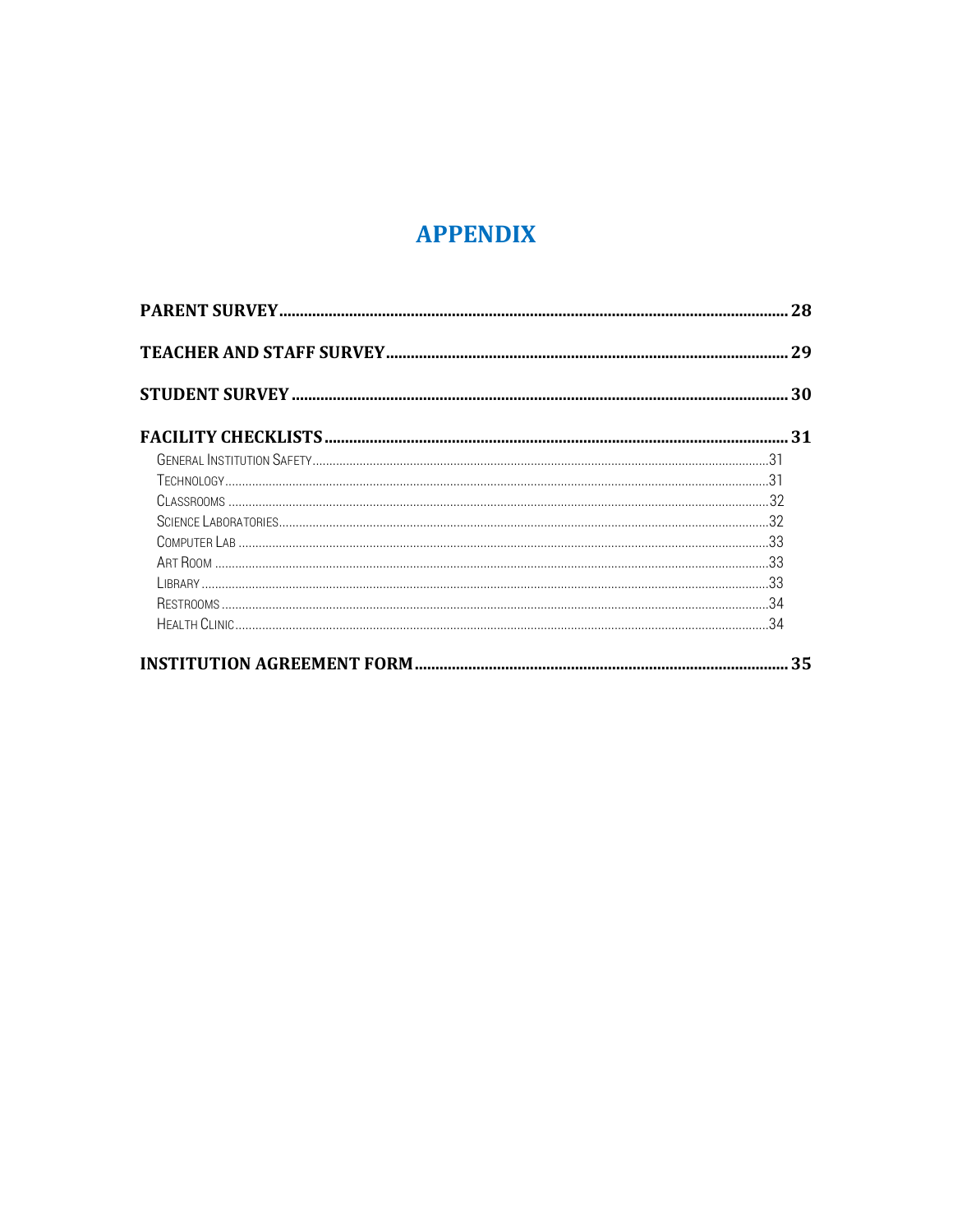# **Parent Survey**

Please rate your opinion on each of the following statements by scoring as follows:

1=STRONGLY DISAGREE; 2=DISAGREE; 3=NEITHER AGREE OR DISAGREE; 4=AGREE; 5=STRONGLY AGREE

| 1 | $\overline{2}$    | 3                 | 4                        | 5                        | <b>Parent Survey</b>                                                                                                                                  |
|---|-------------------|-------------------|--------------------------|--------------------------|-------------------------------------------------------------------------------------------------------------------------------------------------------|
|   | ப                 | $\Box$            | $\mathbf{I}$             | П                        | I feel very comfortable at the school.<br>1.                                                                                                          |
|   | $\Box$            | П                 | $\Box$                   | П                        | The teachers inspire students and challenge them to learn.<br>2.                                                                                      |
|   | П                 | П                 | П                        | П                        | The teachers give very specific information about how students are doing in<br>3.<br>classes and what they need to do to improve.                     |
|   | □                 | □                 | $\Box$                   | □                        | All school personnel treat all students fairly and without prejudice.<br>4.                                                                           |
|   | $\Box$            | $\Box$            | $\Box$                   | □                        | The student discipline/management is consistent throughout the school.<br>5.                                                                          |
|   | П                 | □                 | П                        | П                        | The classrooms, restrooms, hallways are all cleaned regularly and students<br>6.<br>feel safe at the school.                                          |
|   | $\Box$            | □                 | $\overline{\phantom{a}}$ | □                        | I think students are getting a good education to help prepare them for life<br>7.<br>after graduation.                                                |
|   | $\Box$            | П                 | П                        | П                        | English skills are consistently emphasized and students are improving in their<br>8.<br>English speaking ability.                                     |
| П | □                 | □                 | П                        | $\Box$                   | Mathematical skills are consistently emphasized and students are improving<br>9.<br>in understanding of mathematics.                                  |
|   | $\Box$            | $\Box$            | П                        | $\Box$                   | 10. All the classes support digital learning and computer skills are used and<br>emphasized in all classes.                                           |
|   | $\perp$           | $\Box$            | П                        | П                        | 11. All of the students at the school have a feeling of being accepted and the<br>importance of accepting others (all students, staff and community). |
|   | $\Box$            | $\Box$            | $\overline{\phantom{a}}$ | □                        | 12. The teachers emphasize students' responsibilities for developing thinking<br>skills.                                                              |
|   | $\Box$            | П                 | П                        | П                        | 13. The assignments given be teachers are clearly explained and students<br>understand what they are expected to do.                                  |
|   | □                 | $\Box$            | $\Box$                   | $\Box$                   | 14. The teachers are very helpful and are eager to answer questions and help<br>whenever they are asked.                                              |
|   | $\mathsf{I}$      | $\vert \ \ \vert$ | $\overline{\phantom{0}}$ | $\Box$                   | 15. The classes all have a lot of materials to help explain the lessons.                                                                              |
|   |                   |                   |                          |                          | 16. The teachers and staff at the school all show that they care for students and<br>want them to be successful.                                      |
|   | $\vert \ \ \vert$ |                   |                          | $\overline{\phantom{a}}$ | 17. The school provides understanding of and opportunities for community<br>service and the responsibility to be good citizens.                       |
|   | $\Box$            | $\Box$            | $\Box$                   | $\Box$                   | 18. The school staff recognizes and encourages students to learn and achieve<br>their goals.                                                          |
|   | $\perp$           | $\mathsf{L}$      |                          | $\mathbb{R}^n$           | 19. If I am asked for a recommendation for the school, I am happy to tell others<br>that this is a good school.                                       |
|   |                   |                   |                          | $\Box$                   | 20. This is a good school.                                                                                                                            |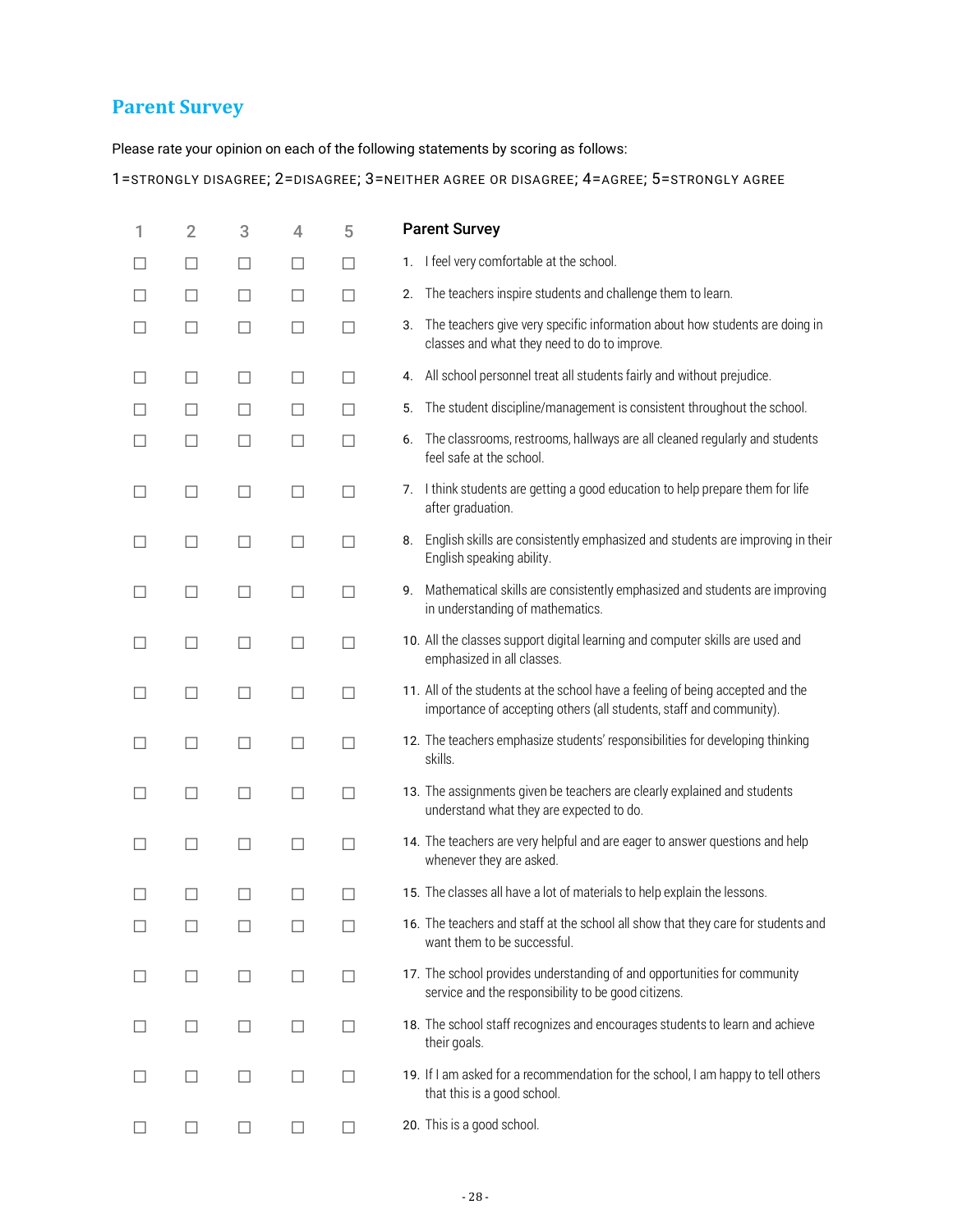# **Teacher and Staff Survey**

Please rate your opinion on each of the following statements by scoring as follows:

1=STRONGLY DISAGREE; 2=DISAGREE; 3=NEITHER AGREE OR DISAGREE; 4=AGREE; 5=STRONGLY AGREE

| 1                        | $\overline{2}$ | 3                        | 4      | 5                        | <b>Teacher and Staff Survey</b>                                                                                                                       |
|--------------------------|----------------|--------------------------|--------|--------------------------|-------------------------------------------------------------------------------------------------------------------------------------------------------|
|                          | □              | □                        | □      | $\overline{\phantom{a}}$ | I feel very comfortable at my school.<br>1.                                                                                                           |
| $\Box$                   | $\Box$         | $\Box$                   | □      | □                        | 2. I inspire my students and challenge them to learn.                                                                                                 |
|                          | ш              | □                        | □      | П                        | 3. I give me very specific information about how my students are doing in my<br>classes and what they need to do to improve.                          |
| П                        | $\Box$         | □                        | $\Box$ | □                        | 4. All school personnel treat all students fairly and without prejudice.                                                                              |
| П                        | $\Box$         | $\Box$                   | □      | □                        | The student discipline/management is consistent throughout the school.<br>5.                                                                          |
| $\overline{\phantom{a}}$ | □              | □                        | $\Box$ | □                        | The classrooms, restrooms, hallways are all cleaned regularly and I feel safe<br>6.<br>at my school.                                                  |
| $\overline{\phantom{a}}$ | ш              | $\Box$                   | $\Box$ | П                        | 7. I think I am helping to provide a good education to my students help prepare<br>them for life after graduation.                                    |
| П                        | ш              | $\mathbb{R}^n$           | □      | П                        | 8. English skills are consistently emphasized and students are improving in their<br>English speaking ability.                                        |
| П                        | □              | $\Box$                   | $\Box$ | П                        | 9. Mathematical skills are consistently emphasized and my students are<br>improving in their understanding of mathematics.                            |
| □                        | □              | □                        | $\Box$ | $\Box$                   | 10. All of my classes support digital learning and computer skills are used<br>emphasized in all classes.                                             |
| $\Box$                   | □              | □                        | □      | □                        | 11. All of the students at the school have a feeling of being accepted and the<br>importance of accepting others (all students, staff and community). |
| $\overline{\phantom{a}}$ | $\Box$         | □                        | $\Box$ | □                        | 12. I emphasize my responsibility for developing the students' thinking skills.                                                                       |
|                          | ⊔              | $\overline{\phantom{a}}$ | $\Box$ | □                        | 13. The assignments I give are clearly explained and students understand what<br>they are expected to do.                                             |
| □                        | $\Box$         | □                        | $\Box$ | □                        | 14. I am very helpful and are eager to answer questions and help students<br>whenever they ask.                                                       |
| $\Box$                   | □              | $\Box$                   | $\Box$ | П                        | 15. My classes all have a lot of materials to help explain the lessons.                                                                               |
|                          |                |                          |        |                          | 16. The teachers and staff at the school all show that they care for students and<br>want them to be successful.                                      |
|                          |                |                          | $\Box$ |                          | 17. The school provides understanding of and opportunities for community service<br>and everyone's responsibility to be good citizens.                |
|                          | $\perp$        |                          | ш      | $\Box$                   | 18. The school staff recognizes and encourages students to learn and achieve<br>their goals.                                                          |
|                          | ш              | $\mathsf{L}$             | □      | $\Box$                   | 19. If I am asked for a recommendation for the school, I am happy to tell others<br>that this is a good school.                                       |
| $\mathbf{I}$             | П              | $\Box$                   | □      | $\Box$                   | 20. This is a good school.                                                                                                                            |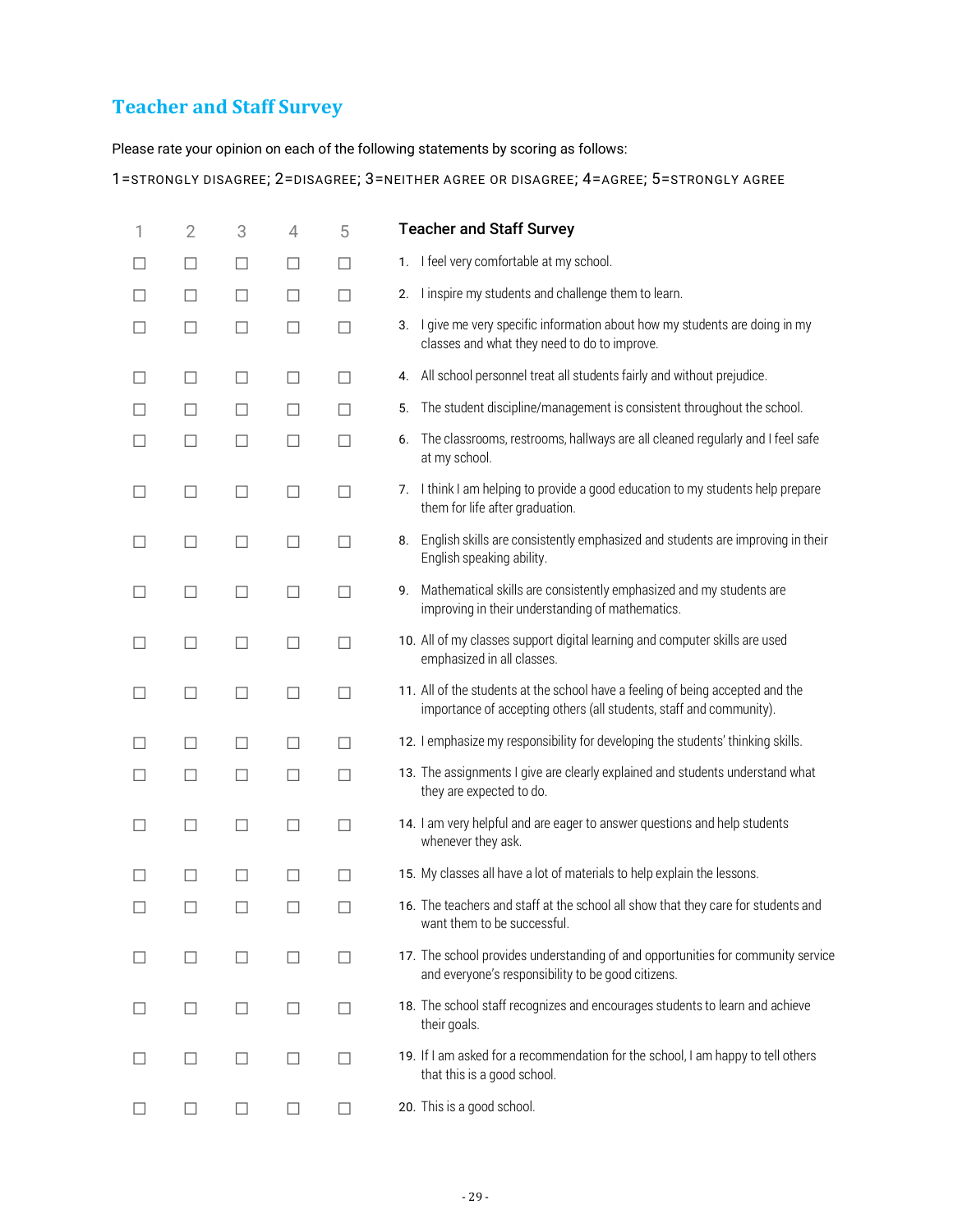# **Student Survey**

Please rate your opinion on each of the following statements by scoring as follows:

1=STRONGLY DISAGREE; 2=DISAGREE; 3=NEITHER AGREE OR DISAGREE; 4=AGREE; 5=STRONGLY AGREE

| 1                        | $\overline{2}$ | 3                        | 4             | 5            | <b>Student Survey</b>                                                                                                                                 |
|--------------------------|----------------|--------------------------|---------------|--------------|-------------------------------------------------------------------------------------------------------------------------------------------------------|
|                          | □              | □                        | $\Box$        | □            | I feel very comfortable at my school.<br>1.                                                                                                           |
|                          | $\Box$         | □                        | $\Box$        | $\Box$       | The teachers inspire me and challenge me to learn.<br>2.                                                                                              |
|                          | $\Box$         | $\Box$                   | $\Box$        | $\Box$       | My teachers give me very specific information about how I am doing in my<br>3.<br>classes and what I need to do to improve.                           |
|                          | □              | $\Box$                   | ⊔             | П            | All school personnel treat all students fairly and without prejudice.<br>4.                                                                           |
|                          | □              | □                        | П             | П            | The student discipline/management is consistent throughout the school.<br>5.                                                                          |
| $\Box$                   | $\Box$         | □                        | П             | $\Box$       | The classrooms, restrooms, hallways are all cleaned regularly and I feel safe<br>6.<br>at my school.                                                  |
| П                        | □              | $\Box$                   | $\Box$        | □            | I think I am getting a good education to help prepare me for life after<br>7.<br>graduation.                                                          |
| $\overline{\phantom{a}}$ | $\Box$         | $\Box$                   | □             | $\Box$       | English skills are consistently emphasized and I am improving in my English<br>8.<br>speaking ability.                                                |
| $\overline{\phantom{a}}$ | $\Box$         | $\overline{\phantom{a}}$ | $\Box$        | □            | Mathematical skills are consistently emphasized and I am improving in my<br>9.<br>understanding of mathematics.                                       |
| П                        | □              | $\Box$                   | $\Box$        | $\Box$       | 10. All of my classes support digital learning and computer skills are used<br>emphasized in all classes.                                             |
| П                        | $\Box$         | □                        | $\Box$        | □            | 11. All of the students at the school have a feeling of being accepted and the<br>importance of accepting others (all students, staff and community). |
| $\overline{\phantom{a}}$ | □              | □                        | $\Box$        | □            | 12. The teachers emphasize my responsibility for developing my thinking skills.                                                                       |
|                          | $\Box$         | □                        | $\mathcal{L}$ | $\Box$       | 13. The assignments given be teachers are clearly explained and I understand<br>what I am expected to do.                                             |
| П                        | □              | □                        | $\Box$        | □            | 14. The teachers are very helpful and are eager to answer questions and help<br>me whenever I ask.                                                    |
| П                        | П              | □                        | $\mathcal{L}$ | $\Box$       | 15. My classes all have a lot of materials to help explain the lessons.                                                                               |
|                          |                |                          |               |              | 16. The teachers and staff at the school all show that they care for me and want<br>me to be successful.                                              |
|                          | $\mathsf{L}$   |                          |               | $\Box$       | 17. The school provides understanding of and opportunities for community<br>service and my responsibility to be a good citizen.                       |
|                          |                |                          |               | $\Box$       | 18. The school staff recognizes and encourages me to learn and achieve my<br>goals.                                                                   |
|                          | $\perp$        | $\mathsf{L}$             |               | $\mathsf{L}$ | 19. If I am asked for a recommendation for the school, I am happy to tell others<br>that this is a good school.                                       |
| $\Box$                   | $\Box$         | ⊔                        | □             | ш            | 20. This is a good school.                                                                                                                            |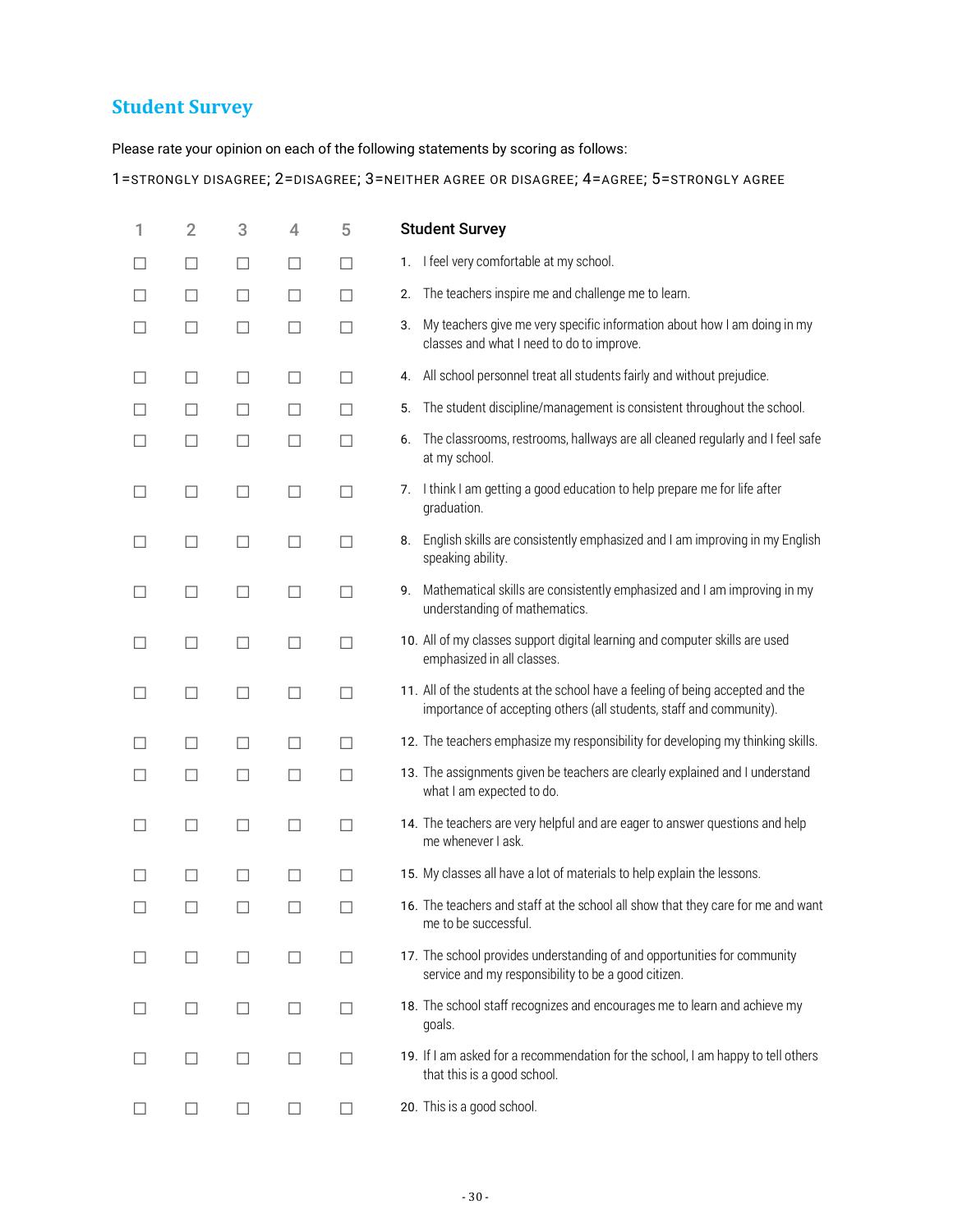# **Facility Checklists**

|              | NOT MET PARTIALLY<br>Мет       | <b>MET</b> | <b>General Institution Safety</b>                                                                                                                     |
|--------------|--------------------------------|------------|-------------------------------------------------------------------------------------------------------------------------------------------------------|
| $\perp$      | П                              | $\Box$     | The institution has a license from the Ministry of Education.<br>1.                                                                                   |
|              | $\Box$                         | П          | A valid safety and security certificate from the Civil Defense.<br>2.                                                                                 |
|              | П                              | □          | The institution has developed an emergency safety plan and shared with all<br>3.<br>stakeholders.                                                     |
|              | $\Box$                         | П          | 4. All electrical items have been checked. Electrical extension cords are used appropriately<br>and in good repair.                                   |
| $\Box$       | □                              | □          | 5. Emergency exits are clearly marked and provide enough capacity for the number of<br>people exiting.                                                |
| $\Box$       | П                              | П          | Both staff and students have been instructed and trained on school fire drills.<br>6.                                                                 |
|              | $\Box$                         | $\Box$     | The institution entrances, exits, and playgrounds are safe. All doorways and floors are<br>7.<br>free from clutter and obstructions.                  |
| $\mathsf{L}$ | $\Box$                         | $\Box$     | All pillars are covered with protective materials.<br>8.                                                                                              |
|              | $\Box$                         | П          | The canteen area is clean. The person in charge has a license from the Ministry of Health.<br>9.                                                      |
|              | $\Box$                         | П          | 10. The lighting system is secure and in a good repair.                                                                                               |
|              | $\Box$                         | П          | 11. Valid fire extinguishers are visible on all floors and are appropriate in number.                                                                 |
| $\Box$       | П                              | $\Box$     | 12. Institution maps are posted in each floor, classroom, and corridor. The maps outline the<br>emergency exit routes and the student assembly point. |
| $\mathsf{L}$ | П                              | □          | 13. Emergency exits are kept unlocked at all times, labelled, free from all obstructions, and<br>open in the appropriate direction.                   |
|              | $\overline{\phantom{a}}$       | □          | 14. All handrails are covered with protective materials and there are no tripping or falling<br>hazards.                                              |
|              | $\vert \ \ \vert$              | П          | 15. The exterior of the school is attractive and well-maintained.                                                                                     |
|              |                                | П          | 16. The playgrounds are well-maintained and all surfaces are maintained to avoid<br>tripping or falling.                                              |
|              | $\mathsf{L}$                   | □          | 17. There are no dead end corridors which are longer than 150 feet without an alternate<br>exit route.                                                |
| $\Box$       | $\Box$                         | $\Box$     | 18. There is a facilities plan to address structural deficiencies.                                                                                    |
| Not MET      | <b>PARTIALLY</b><br><b>MET</b> | <b>MET</b> | <b>Technology</b>                                                                                                                                     |
|              | П                              | □          | 1. The institution has a reliable internet connection that is strong, fast, and available<br>in all areas.                                            |

- ☐ ☐ ☐ 2. The institution has a technology plan that has short and long-range goals.
- ☐ ☐ ☐ 3. The institution has an antivirus program to protect school technology.
- ☐ ☐ ☐ 4. The institution maintains methods to communicate with student, parents, and community members (i.e. website, social media, etc.)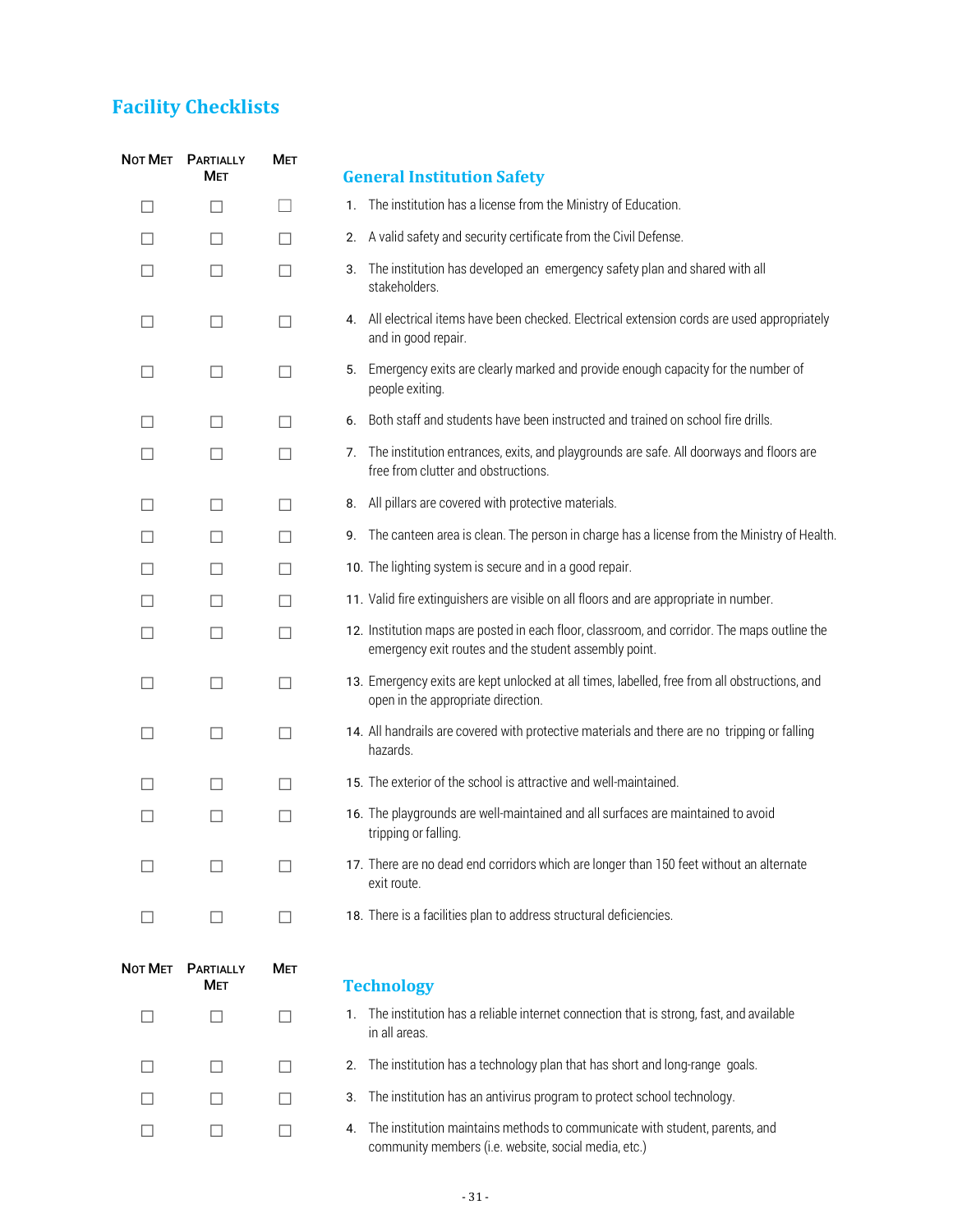| <b>Not Met</b> | <b>PARTIALLY</b><br><b>MET</b> | <b>MET</b> | <b>Classrooms</b>                                                                                         |
|----------------|--------------------------------|------------|-----------------------------------------------------------------------------------------------------------|
|                |                                |            | Adequate storage for learning materials and equipment is available in each classroom.<br>1.               |
|                |                                |            | Safety rules are clearly displayed and visible.<br>2.                                                     |
|                |                                |            | The classroom space is adequate for the number of students in each classroom.<br>3.                       |
|                |                                |            | Desks, chairs, and tables are in good condition.<br>4.                                                    |
|                |                                |            | Each clean, orderly, and welcoming for the students.<br>5.                                                |
|                |                                |            | All lighting fixtures are securely mounted and in good condition.<br>6.                                   |
|                |                                |            | Windows are in proper working order.<br>7.                                                                |
|                |                                |            | All electrical boxes have covers and all switches and electrical outlets are in good<br>8.<br>conditions. |
|                |                                |            | Directions for departure in cases of emergencies are clearly posted at the exit of<br>9.<br>each room.    |

|              | NOT MET PARTIALLY<br><b>MET</b> | Met | <b>Science Laboratories</b>                                                                                                    |
|--------------|---------------------------------|-----|--------------------------------------------------------------------------------------------------------------------------------|
| $\mathbf{I}$ | П                               | П   | 1. All chemicals are appropriately labelled, stored safely, and have expiration<br>dates on the labels.                        |
|              | $\Box$                          | П   | A valid fire extinguisher is available in the chemistry laboratory.<br>2.                                                      |
|              |                                 | П   | A fire blanket is available in the chemistry laboratory.<br>3.                                                                 |
|              | П                               | П   | A bucket of sand is available in the chemistry laboratory.<br>4.                                                               |
| П            | П                               | П   | An emergency shut-off valve is accessible for the teacher in the instance of any<br>5.<br>electrical, gas, or water emergency. |
|              | П                               | П   | Ventilation in all science laboratories is adequate.<br>6.                                                                     |
|              | П                               | П   | All basins, faucets and water drainage are in good condition.<br>7.                                                            |
|              | П                               | П   | A preparation room is connected to the science laboratory and only accessible to staff.<br>8.                                  |
|              | П                               | П   | First aid materials are kept in adequate supply and readily available.<br>9.                                                   |
| П            | П                               | П   | 10. Eye protection is available and worn when needed. Eye wash stations are provided in<br>each chemistry lab.                 |
|              | □                               | П   | 11. The number of laboratory stations is adequate for the amount of students in each class.                                    |
|              | П                               | П   | 12. Safety rules are posted in each science laboratory and have been reviewed with all<br>students.                            |
|              | П                               | П   | 13. Safety goggles are sanitized after each use.                                                                               |
|              |                                 | П   | 14. Laboratory coats, eye goggles, and gloves are provided for each student.                                                   |
|              |                                 |     | 15. Each science laboratory has a container for any dangerous or hazardous waste.                                              |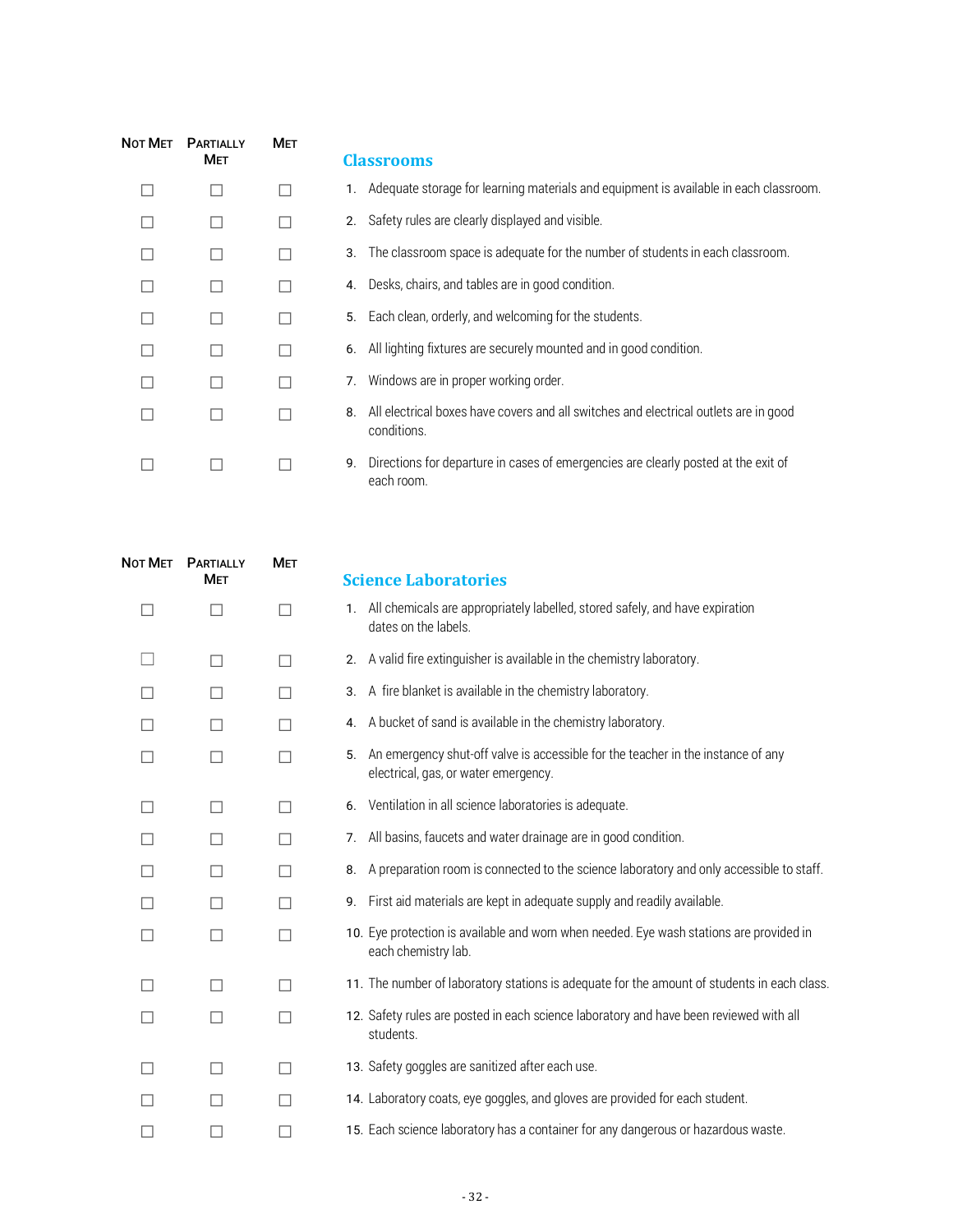| Not Met | <b>PARTIALLY</b><br><b>MET</b> | <b>MET</b> | <b>Computer Lab</b>                                                                         |
|---------|--------------------------------|------------|---------------------------------------------------------------------------------------------|
|         |                                |            | All cables and cords are safely and securely covered.<br>1.                                 |
|         |                                |            | The computer lab rules and internet usage policies are posted and are clear.<br>2.          |
|         |                                |            | 3. Each student has a computer.                                                             |
|         |                                |            | 4. The internet network is available.                                                       |
|         |                                |            | 5. All electrical outlets are covered and not exposed.                                      |
|         |                                |            | The teacher has a computer and projector to display the explanation of each activity.<br>6. |

| Not MET | <b>PARTIALLY</b><br><b>MET</b> | <b>MET</b> | <b>Art Room</b>                                                            |
|---------|--------------------------------|------------|----------------------------------------------------------------------------|
|         |                                |            | 1. All art supplies are properly and safely stored.                        |
|         |                                |            | 2. All sharp objects (e.g. scissors, blades) are stored safely.            |
|         |                                |            | 3. There is an art supply inventory list that is kept in the storage room. |
|         |                                |            | 4. The art room is properly ventilated.                                    |
|         |                                |            | 5. All paint and cleaning solutions are latex based.                       |
|         |                                |            |                                                                            |

|               | NOT MET PARTIALLY<br><b>MET</b> | <b>MET</b>               |  |
|---------------|---------------------------------|--------------------------|--|
| П             |                                 | $\overline{\phantom{a}}$ |  |
|               |                                 |                          |  |
| $\mathcal{L}$ | - 1                             | - 1                      |  |
| - 1           | $\overline{\phantom{a}}$        | $\overline{\phantom{a}}$ |  |
|               |                                 |                          |  |
|               |                                 |                          |  |

| I IVIEI. | <b>FARIALLI</b><br><b>MET</b> | IVIE I |    | <b>Library</b>                                                                                                       |
|----------|-------------------------------|--------|----|----------------------------------------------------------------------------------------------------------------------|
| □        |                               |        |    | 1. Computers are available to assist students with research.                                                         |
| П        |                               |        |    | 2. A wide variety of materials are made available to all grade levels served.                                        |
| П        |                               |        |    | 3. The books are well organized and each shelf is labelled.                                                          |
| П        |                               |        |    | 4. A catalog and/or database of all materials in the library is available.                                           |
| П        |                               |        |    | 5. The library rules and check out policies are posted and are clear.                                                |
| П        |                               |        | 6. | The size and space of the library is sufficient for the number of students. There are<br>adequate tables and chairs. |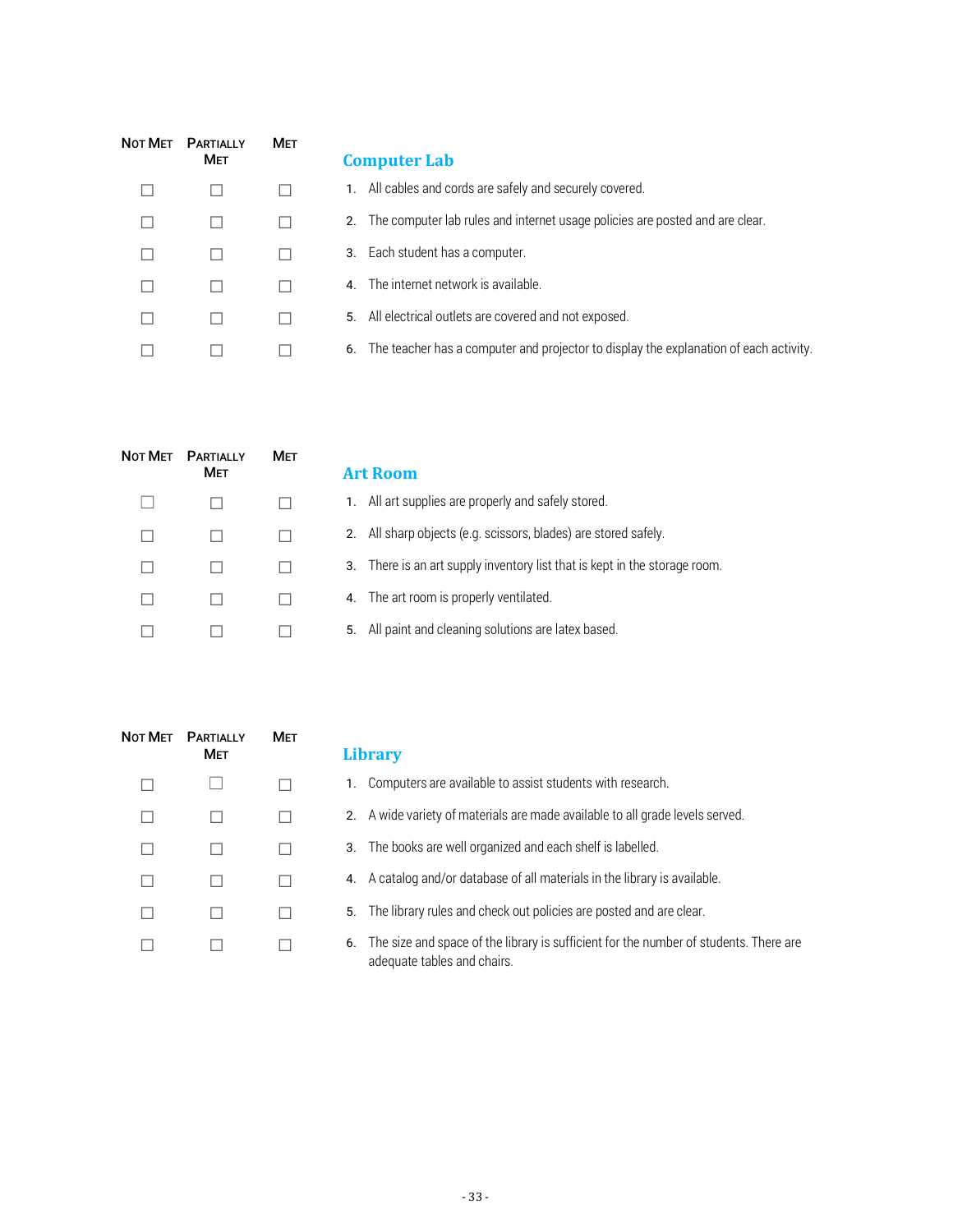| Not Met | <b>PARTIALLY</b><br><b>MET</b> | <b>MET</b> | <b>Restrooms</b>                                                                            |
|---------|--------------------------------|------------|---------------------------------------------------------------------------------------------|
|         |                                |            | 1. The floors, walls, and ceilings are in good repair.                                      |
|         |                                |            | 2. The toilets fixtures and sinks are in good condition and free of cracks.                 |
|         |                                |            | Waste baskets are available in each restroom.<br>3.                                         |
|         |                                |            | 4. Hygiene posters are posted in each restroom area.                                        |
|         |                                |            | 5. Restrooms provide privacy for staff.                                                     |
|         |                                |            | 6. Toilet tissue and soap are in adequate supply.                                           |
|         |                                |            | There is an appropriate number of toilets for the expected number of students served.<br>7. |

| NOT MET | <b>PARTIALLY</b> | <b>MET</b> |    |                                                                                                                                                         |
|---------|------------------|------------|----|---------------------------------------------------------------------------------------------------------------------------------------------------------|
|         | <b>MET</b>       |            |    | <b>Health Clinic</b>                                                                                                                                    |
|         |                  |            | 1. | Student health records are secure, confidential, and only available to the medical<br>professional.                                                     |
|         | $\mathsf{L}$     |            |    | 2. Student health checklists are available.                                                                                                             |
|         |                  |            | 3. | A licensed and trained medical professional is available                                                                                                |
|         |                  |            | 4. | Information about any student's health needs or conditions is only shared with<br>appropriate staff upon written permission from the student's parents. |
|         | П                |            | 5. | The institution has a contract with a nearby medical facility to transport students<br>in case of a medical emergency.                                  |
|         | $\Box$           |            |    | 6. Adequate handwashing facilities are readily available.                                                                                               |
|         |                  |            | 7. | All medications are secured in a locked place and out of the reach of students.                                                                         |
|         |                  |            | 8. | The institution has written permission from the students' parents to administer any<br>medication.                                                      |
|         |                  |            |    | 9. The Health Clinic has a bed for a sick student, screened for privacy and the<br>coverings are replaced after each student use.                       |